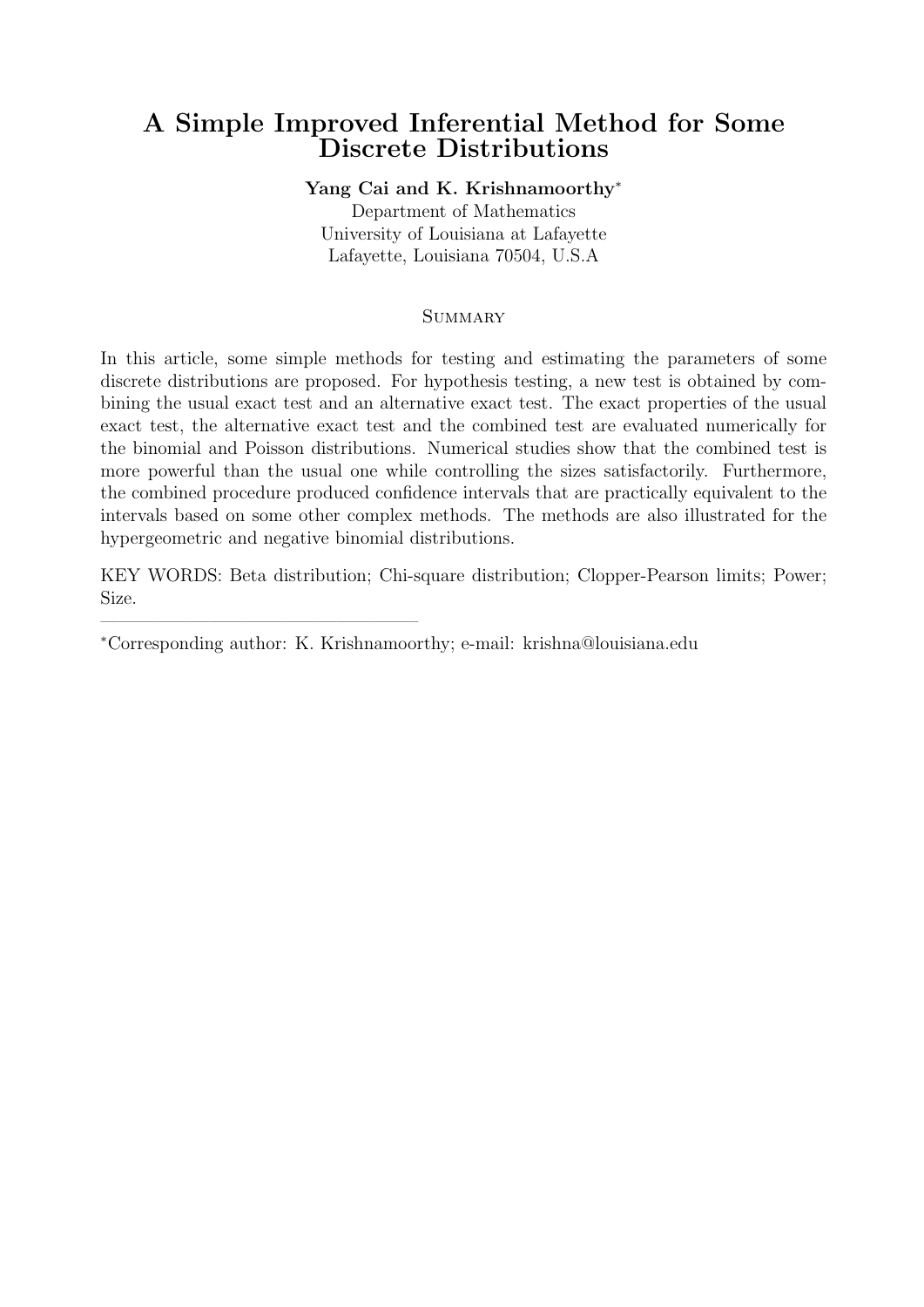### **1. Introduction**

There has been continuous interest in developing small sample inferential procedures for some commonly used distributions such as binomial and Poisson. A reason for such interest is that the existing exact methods are too conservative, and as a result they have poor power properties and produce too wide confidence intervals. In general, the exact confidence intervals due to Clopper-Pearson (1934) for the binomial proportion, and the Garwood's (1936) exact interval for the Poisson mean are too wide, yielding coverage probabilities much greater than the specified confidence level. Several authors proposed alternative approaches to get shorter confidence intervals for the cases of binomial and Poisson. For example, Blyth and Still (1983) proposed a method of obtaining shorter intervals for binomial proportions, and Casella (1986) provided an algorithm for computing those intervals. Casella and Robert (1989) also considered the problem of obtaining shorter intervals for a Poisson mean. Even though these intervals are shorter than the classical exact intervals mentioned above, the methods are not so simple as the classical exact methods. There are other articles that recommend the approximate score confidence interval for the binomial proportion (e.g., Agresti and Coull (1998)). The review article by Brown, Cai and Das Gupta (2001) evaluates the exact properties of several approximate as well as some exact confidence intervals for the binomial case. These authors also recommend approximate intervals considered in Agresti and Coull (1998) because of their simplicity. Even though such approximate methods typically yield shorter confidence intervals, their coverage probability may go well below the nominal level for some parameter and sample size combinations, and therefore they are not exact in this strict sense.

The main criticism about the intervals due to Blyth and Still (1983) and Casella (1986) for the binomial proportion and about the intervals due to Casella and Robert (1989) for the Poisson case is that they are based on computationally intensive methods. Blyth and Still technique is to find all shortest acceptance regions (in the sample space) for success probabilities that are multiple of 0.005. After discarding the disconnected confidence set, five rules are used to choose the confidence region among the non-unique shortest acceptance regions. The resulting method is approximately unbiased with equal tail probabilities. In Casella's (1986) paper, the confidence intervals are constructed by a direct method rather than inverting acceptance regions. Casella also provides an algorithm which, as pointed out by Kabalia and Byrne (2001), is not easy to program. Even though these procedures are useful to carry out a fixed level two-tail test about the mean they are not useful to compute the p-values for a two-sided hypothesis testing about the mean. It should be noted that an important aspect of hypothesis testing is the actual level of significance attained by the observed data (p-value), and its magnitude explains the degree of significance.

In this article, we propose a simple approach to improve the results based on the classical exact method. For two-sided hypothesis testing, we propose a simple alternative exact test. Applications of the alternative exact test for the binomial and Poisson distributions showed that it has better size and power properties than the classical exact test over a wide a range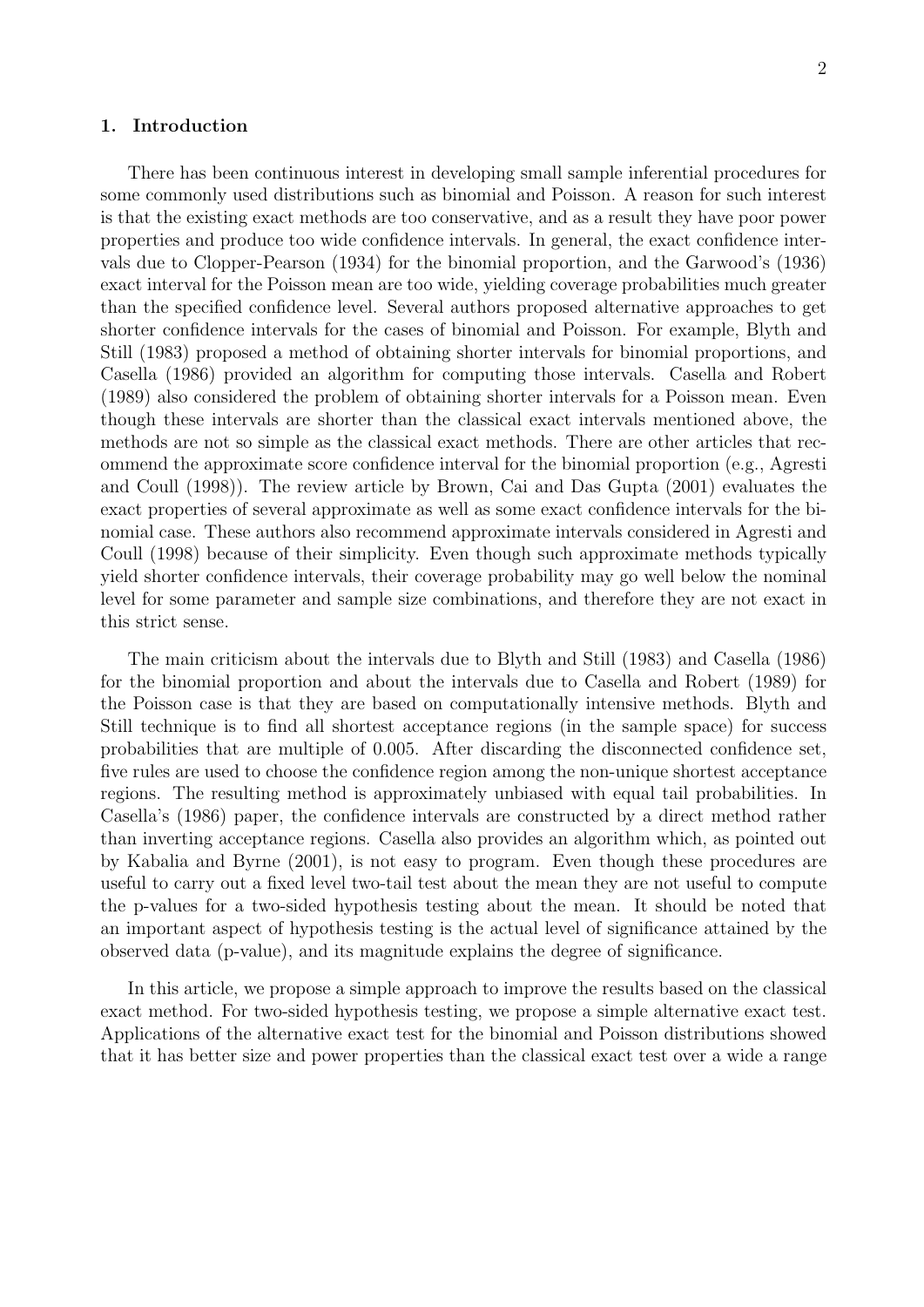of parameter and sample size configurations but not uniformly. Furthermore, we found that the alternative exact test is also conservative. Therefore, we propose a combined test whose p-value is defined to be the minimum of the p-values of the usual exact test and the alternative exact test. This combined test offers uniform improvement over both exact tests while controlling the sizes satisfactorily. The p-values of both exact tests can be computed by using a calculator that computes the distribution function of the desired discrete distribution. We also outline a method of finding the acceptance region (in the parameter space) of the combined test that forms a confidence set for the unknown parameter.

This article is organized as follows. In the following section, we describe the usual exact procedure, an alternative exact procedure, and a combined method based on these two exact procedures for making inference about the parameter of a discrete distribution. In Section 3, all the methods are illustrated for the binomial and Poisson cases. Specifically, exact size and power properties of the tests are studied for these two distributions. For the binomial case, the combined method produced a more powerful test than the usual exact test while controlling the sizes satisfactorily; the confidence intervals based on the combined test are shorter than the usual exact intervals and practically coincide with those of Blyth and Still (1983). The properties of the methods for the Poisson case are similar to those of the binomial. The combined confidence interval is, in general, a member of the so called "complete class" of confidence intervals given in Casella and Robert (1989) for each case considered. In Section 4, we illustrate the methods for the hypergeometric and negative binomial distributions. Some concluding remarks are given in Section 5.

### **2. The Methods**

Let *X* be a discrete random variable with the probability mass function (pmf)  $f(x; \theta)$ , where  $\theta$  is an unknown parameter. Assume that *X* is stochastically monotone in  $\theta$ . Consider testing hypotheses

$$
H_0: \theta = \theta_0 \text{ vs. } H_a: \theta \neq \theta_0.
$$

Let *k* be an observed value of *X*. Since the distribution of *X* is known under  $H_0$ , the exact p-values of a test can be readily computed. In the following, we shall describe the usual test, an alternative test, and the new test.

### *2.1 The Exact Test*

For a given level  $\alpha$ , and an observed value k of X, the usual test rejects  $H_0$  whenever the p-value

$$
P_e(\theta_0) = 2 \min\{P(X \le k | \theta_0), \ P(X \ge k | \theta_0)\} \le \alpha,\tag{1}
$$

where

$$
P(X \le k|\theta_0) = \sum_{x \le k} f(x; \theta_0) \text{ and } P(X \ge k|\theta_0) = \sum_{x \ge k} f(x; \theta_0).
$$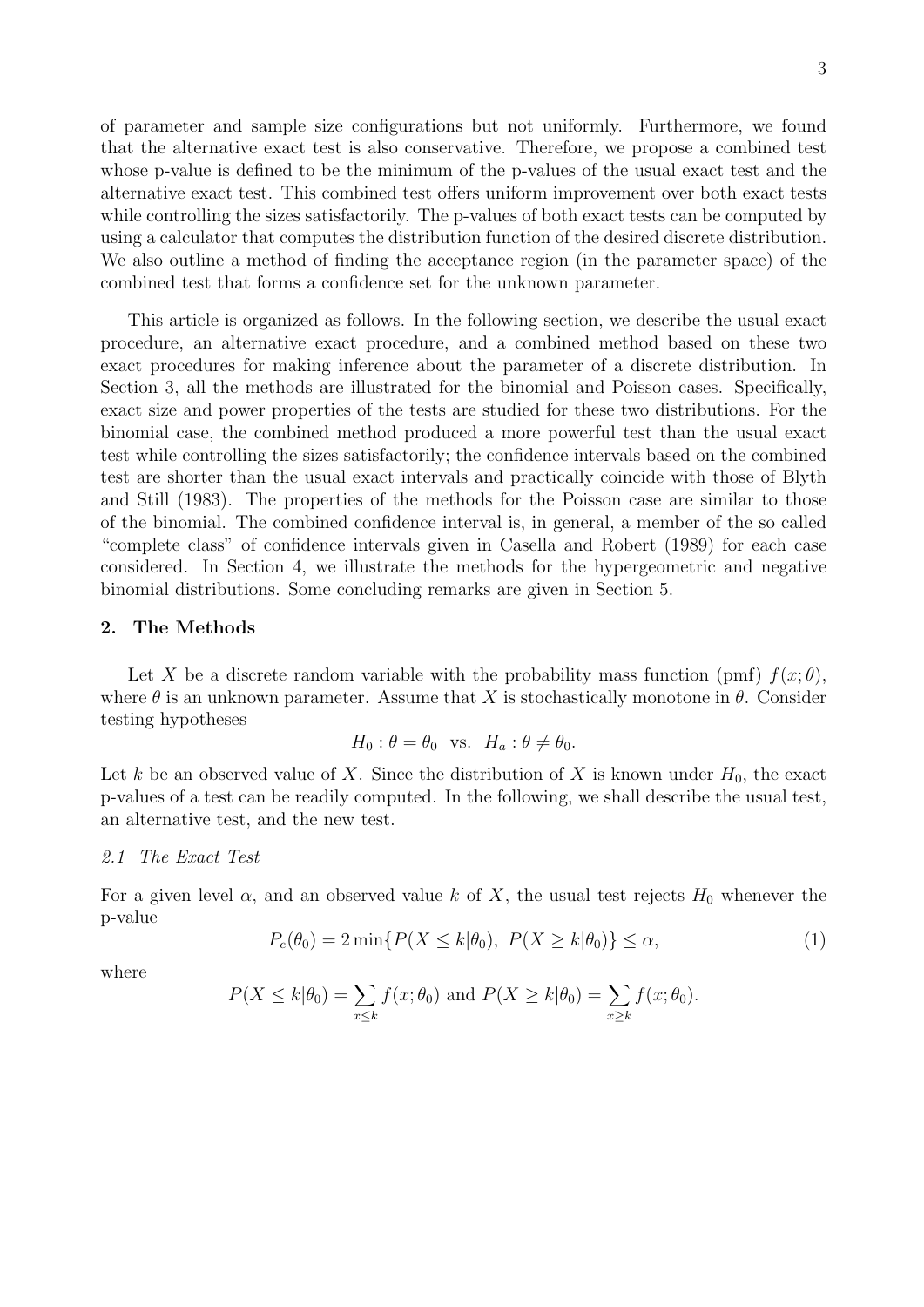### *2.2 The Alternative Exact Test*

Let  $\mu_0$  denote the expected value of X under  $H_0$ . This alternative test rejects  $H_0$  whenever the p-value

$$
P((X - \mu_0)^2 > (k - \mu_0)^2 | \theta_0) \le \alpha,
$$

or equivalently,

$$
P_a(\theta_0) = P(X \le L_1 | \theta_0) + P(X \ge L_2 || \theta_0) \le \alpha,
$$
\n(2)

where  $L_1 = [\mu_0 - |k - \mu_0|], L_2 = [\mu_0 + |k - \mu_0|]$  and  $[u]$  denotes the largest integer less than or equal to *u*.

The above new test is motivated by the test statistic  $\sum_{i=1}^{m} (X_i - n_i p_0)^2/(n_i p_0(1 - p_0))$ , where  $X_i \sim \text{binomial}(n_i, p_i)$ , considered in Kulkarni and Shah (1994) and Krishnamoorthy, Thomson and Cai (2002) for testing equality of *m* binomial proportions to a specified standard  $p_0$ . In the latter paper, we noticed that, for testing a single binomial proportion, the alternative exact test is different from the usual exact test and there is no clear cut winner between them. In the following we propose a combination of the two exact tests.

### *2.3 A Combined Test*

Our preliminary numerical studies for the cases of binomial and Poisson showed that the alternative exact test is also conservative though, in general, less conservative than the exact test. This suggests that the test that rejects the  $H_0$  whenever either of the test rejects  $H_0$ will be less conservative than both exact tests. Thus, we define a new combined test that rejects the null hypothesis whenever the

$$
\min\{P_e(\theta_0), \ P_a(\theta_0)\} \le \alpha. \tag{3}
$$

The rejection region (in the sample space) of the combined test is the union of the rejection regions of the exact test and the alternative exact test. Because the combined test rejects  $H_0$  whenever either of the tests rejects  $H_0$ , it is more powerful than both exact tests given above.

To shed more light on the above combined test, we computed its rejection region along with the rejection regions of the exact test and the alternative exact test for two-sided hypothesis testing about a binomial proportion. These rejection regions are reported in Table 1 for testing  $H_0: p = p_0$  vs.  $H_a: p \neq p_0$ . Note that the size of a test with rejection region *R* is given by  $\sum_{k \in R} P(X = k | n, p_0)$ . We observe from the table values that the size of the combined test exceeds the nominal level when  $(n, p_0) = (17, .20)$ . In other situations the rejection region of the combined test coincides with that of one or both of the exact tests, and so the sizes are within the nominal level 0.05. Furthermore, as shown in Section 3, the sizes of the combined test never exceed 0.06 when the nominal level is 0.05.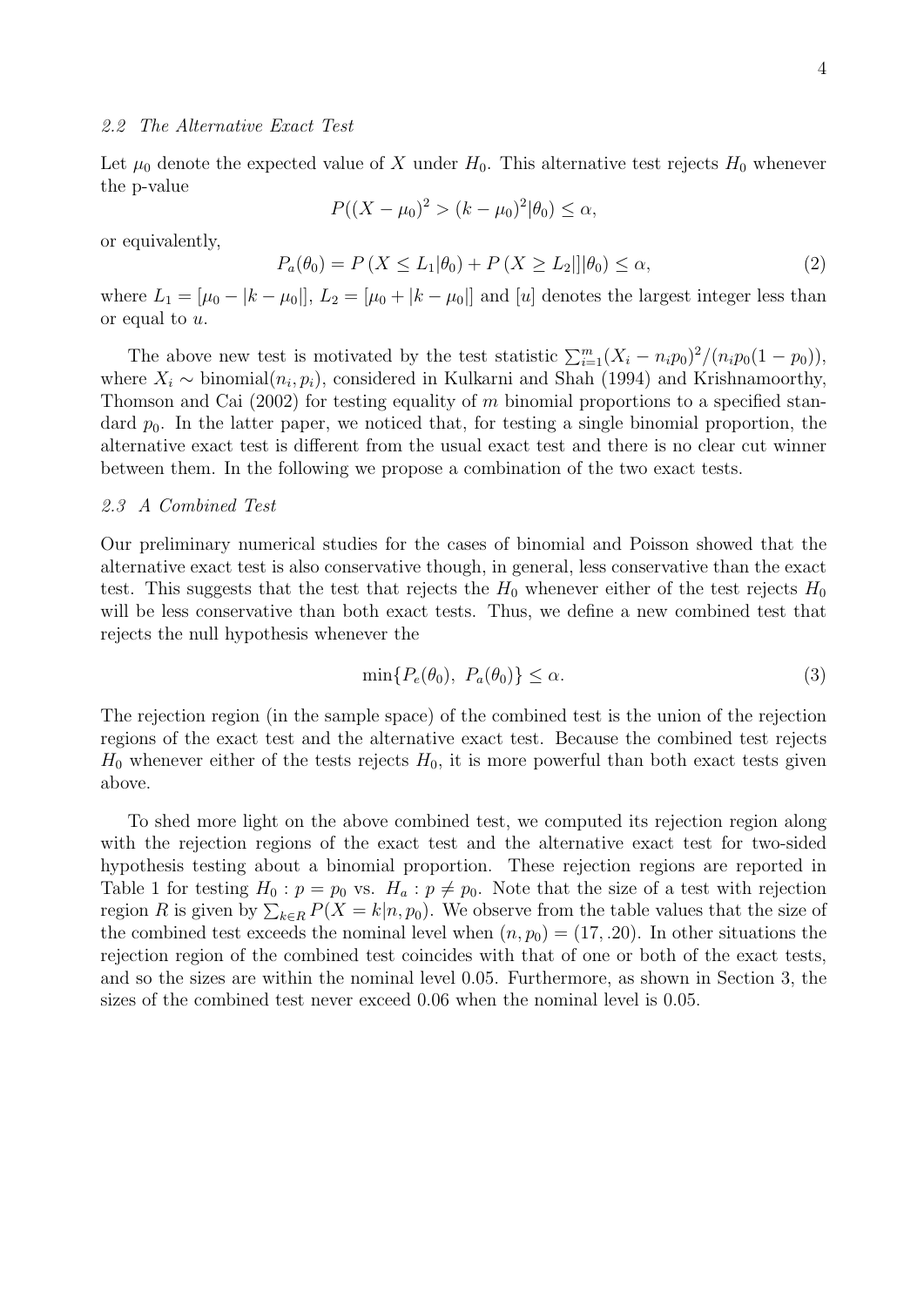| <b>Tests</b> | $\, n$ | $p_0$ | Rej. Region              | size $\mid n$ |    | $p_0$   | Rej. Region size           |  |
|--------------|--------|-------|--------------------------|---------------|----|---------|----------------------------|--|
| Exact        | 17     | .20   | $k = 0, k > 8$           | .033          | 22 | $0.4\,$ | $k \leq 3, k \geq 14$ .029 |  |
| Alt. Exact   |        |       | k > 7                    | .038          |    |         | $k \leq 4, k \geq 14$ .048 |  |
| Combined     |        |       | $k = 0, k > 7$ .060      |               |    |         | $k \leq 4, k \geq 14$ .048 |  |
| Exact        | 20     | .25   | $k \le 1, k \ge 10$ .038 |               | 25 | .33     | $k < 3, k > 14$ .031       |  |
| Alt.Exact    |        |       | $k = 0, k \ge 10$ .017   |               |    |         | $k \leq 3, k \geq 14$ .031 |  |
| Combined     |        |       | $k < 1, k > 10$ .038     |               |    |         | $k < 3, k > 14$ .031       |  |

**Table 1.** The rejection regions and sizes of the tests for the binomial case;  $\alpha = 0.05$ 

### *2.4 Exact Power and Size of a Test*

The exact powers and sizes of a test can be computed using the expression

$$
\sum_{k \in \chi} f(k; \theta) I((\text{p-value}|k, \theta_0) \le \alpha), \tag{4}
$$

where  $\chi$  denotes the support of X and  $I(.)$  denotes the indicator function. Note that the above expression gives the power when  $\theta \neq \theta_0$  and size when  $\theta = \theta_0$ .

### *2.5 Confidence Interval for θ based on the Combined Test*

A 1 −  $\alpha$  confidence set for  $\theta$  is the set of values of  $\theta$  for which the p-values are greater than *α*. For instance, an exact  $1 - \alpha$  confidence interval for *θ* based on the combined test is given by the set

$$
\{\theta : \min\{P_e(\theta), P_a(\theta)\} > \alpha\}.
$$
\n(5)

Because the combined test is more powerful than the exact test, the confidence set based on the former is a subset of the one based on the latter. Furthermore, the combined interval is the intersection of the intervals based on the exact tests. Therefore, a searching method, with the endpoints of the usual exact interval as initial values, can be used to obtain the confidence set in (5). We will later discuss this searching method in details for the binomial case.

### **3. Binomial and Poisson Distributions**

We now study the properties of the exact test, the alternative test, the combined test and the confidence intervals based on them for the binomial and Poisson distributions.

### **3.1 Binomial Distribution**

Let  $X \sim$  binomial $(n, p)$ . The pmf of binomial distribution with number of trials *n* and success probability *p* is given by

$$
f(x; p) = {n \choose x} p^{x} (1-p)^{n-x}, \quad 0 < p < 1, \ x = 0, 1, \dots, n.
$$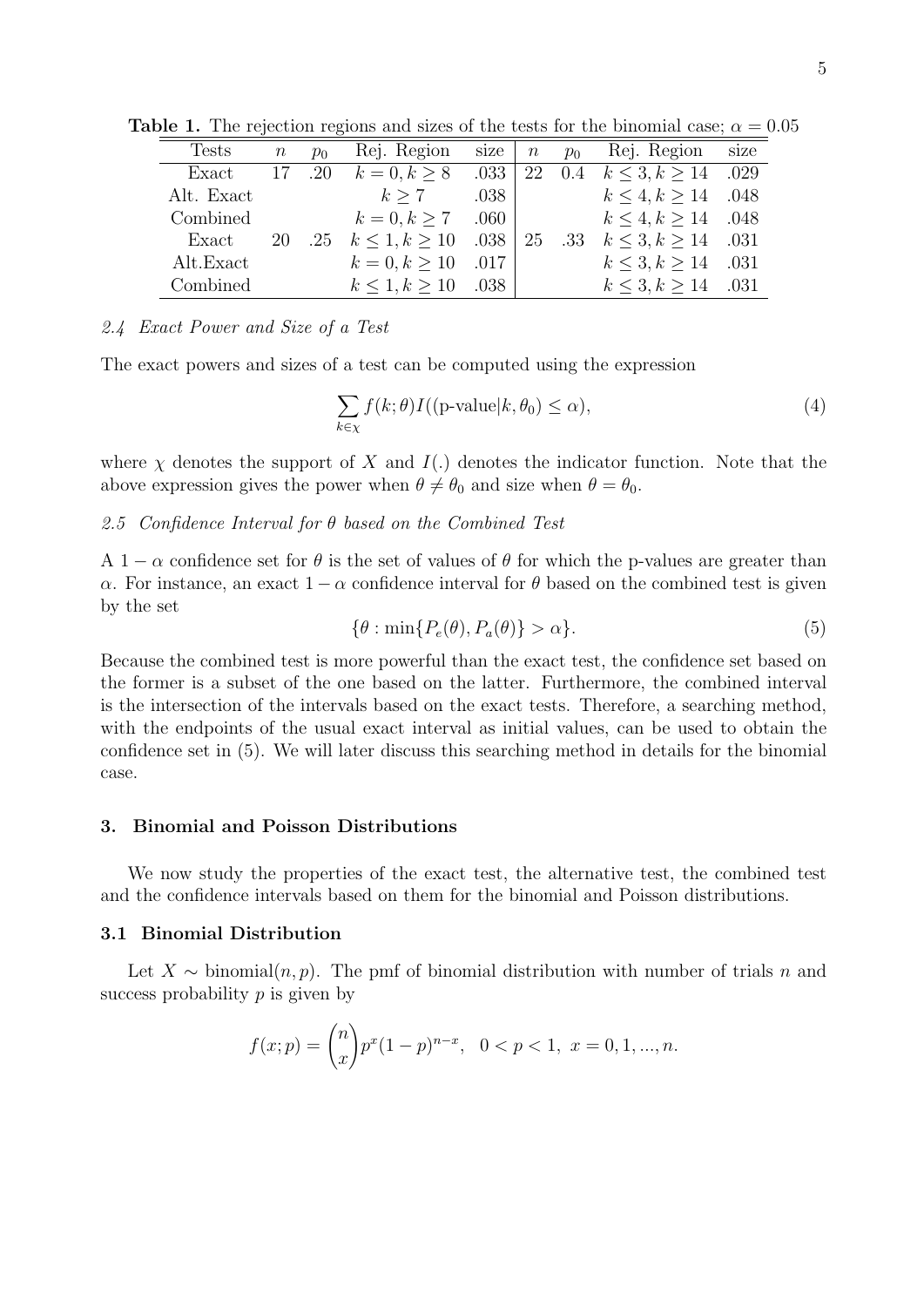### *3.1.1 Hypothesis Tests for a Binomial Proportion*

We want to test

$$
H_0: p = p_0 \quad \text{vs.} \quad H_a: p \neq p_0.
$$

For a given *n* and an observed value *k* of *X*, the usual test rejects  $H_0$  when

$$
P_e(n, p) = 2 \min\{P(X \le k | p_0), \ P(X \ge k | p_0)\} \le \alpha.
$$
 (6)

The p-value of the alternative exact test is given by

$$
P_a(n, p_0) = P\left(X \leq [np_0 - |k - np_0|] |p_0\right) + P\left(X \geq [np_0 + |k - np_0|] |p_0\right). \tag{7}
$$

The combined test rejects  $H_0$  whenever the min $\{P_e(n, p_0), P_a(n, p)\} \leq \alpha$ .

All the above tests are invariant under the transformation  $X \to n - X$  and the induced transformation  $p \to 1 - p$ . One of the implications is that the sizes of an invariant test are the same when  $H_0: p = p_0$  vs.  $H_a: p \neq p_0$  and when  $H_0: q = q_0$  vs.  $H_a: q \neq q_0$ , where  $q = 1 - p$  and  $q_0 = 1 - p_0$ .

### *3.1.2 Exact Sizes and Powers of the Binomial Tests*

The sizes and powers of the exact test (6), the alternative test (7) and the combined test are computed using (4) for different parameter and sample size configurations, and plotted them in Figures 1-3. In Figure  $1(a - d)$ , we plotted the sizes of the tests as a function of *p*, and in Figure  $2(a - d)$ , we plotted them as a function of *n*. It is clear from these plots that the sizes of the alternative exact test are closer to the nominal level than are the sizes of the exact test. The sizes of the combined test exceed the nominal level in a few cases but not more than 0.06. Furthermore, the plots of powers in Figure  $3(a - d)$  show that the alternative exact test is not uniformly more powerful than the exact test. But the combined test is either as powerful as the exact test (see Figure 3*b* and *c*) or more powerful than the exact test (see Figure 3*a* and *d*).

### *3.1.3 Confidence Intervals for a Binomial Proportion*

The usual exact confidence limits due to Clopper and Pearson (1934) is given by

$$
(\text{beta}(\alpha/2; k, n - k + 1), \ \text{beta}(1 - \alpha/2; k + 1, n - k)),\tag{8}
$$

where beta $(c; a, b)$  denotes the *c*th quantile of a beta distribution with shape parameters a and *b*. This interval should be used with the convention that  $beta(\alpha/2; 0, n + 1) = 0$  and  $beta(1 - \alpha/2; n, 0) = 1$ . This interval is equivalent to the set

$$
\{p: P(X \le k|p) > \alpha/2\} \cup \{p: P(X \ge k|p) > \alpha/2\},\
$$

which is the acceptance region of the usual exact test. Because the combined test is better than the usual test, the confidence interval based on the former is shorter than the one based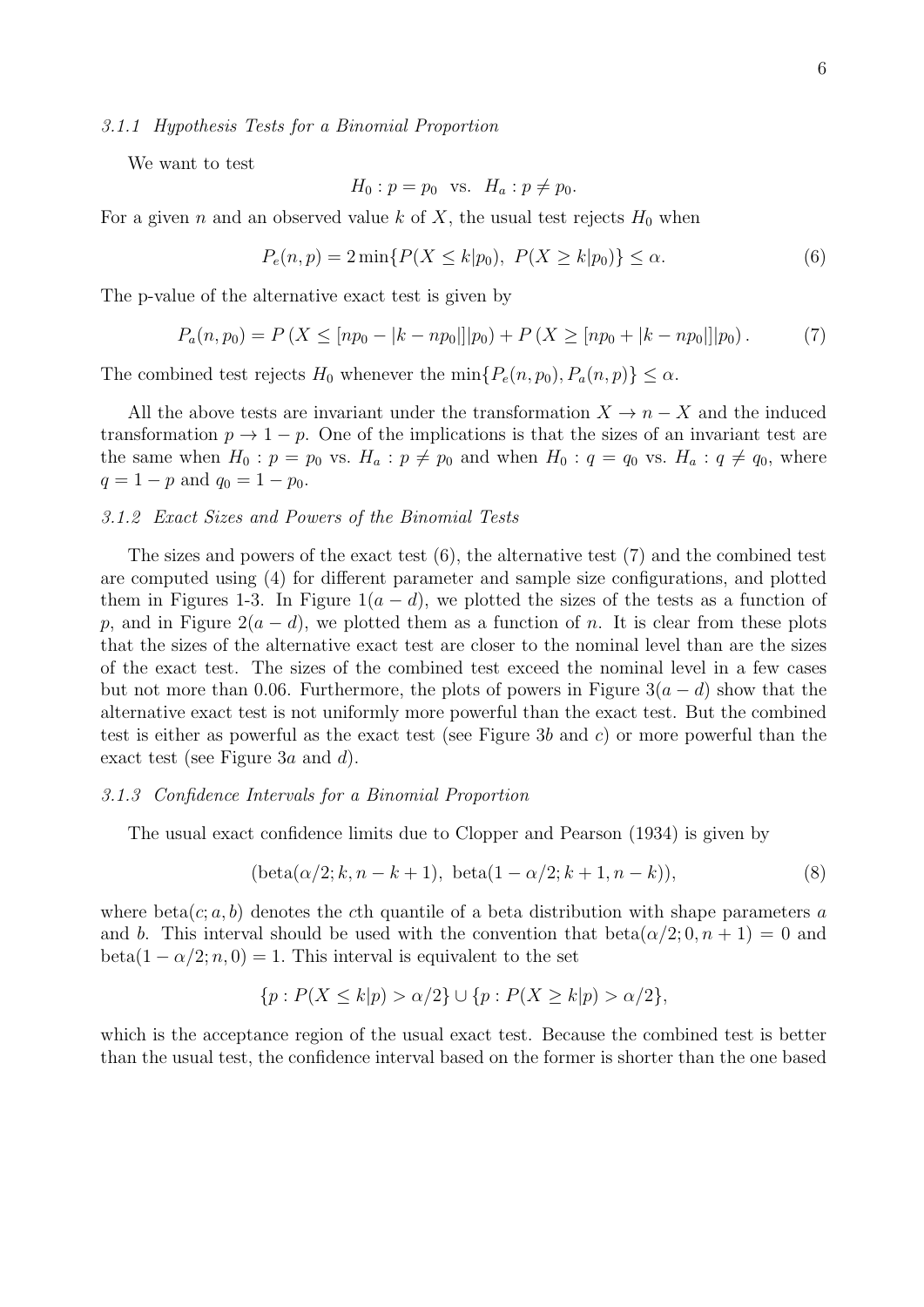on the latter. Let  $(p_l, p_u)$  denote the  $1 - \alpha$  confidence interval based on the combined test. Then,

 $\min\{P_e(n, p), P_a(n, p)\} > \alpha$  for all  $p \in [p_l, p_u]$ 

and

$$
\min\{P_e(n,p), P_a(n,p)\} \le \alpha \text{ for all } p \notin [p_l, p_u].
$$

Using a searching method with endpoints of  $(8)$  as initial values, one can find  $(p_l, p_u)$ . The following algorithm is useful to compute the confidence interval  $(p_l, p_u)$  for a binomial proportion *p*.

### *Algorithm 1*

For a given *k*, *n* and  $\alpha$ : Set  $p = \text{beta}(\alpha/2; k, n - k + 1)$ Set  $\epsilon = 0.001$ 1 Compute  $f(n, p) = \min\{P_a(n, p), P_u(n, p)\}$ If  $f(n, p) > \alpha$  then  $p_l = p$ ; goto 2 Else set  $p = p + \epsilon$ ; goto 1

- 2 Set  $p = \text{beta}(1 \alpha/2; k + 1, n k)$ ;
- 3 Compute  $f(n, p) = \min\{P_a(n, p), P_u(n, p)\}$ If  $f(n, p) > \alpha$  then  $p_u = p$ ; goto 4 Else set  $p = p - \epsilon$ ; goto 3

```
4 end
```
We computed the 95% confidence intervals  $(p_l, p_u)$  using the above algorithm for some values of *n* and *k*. These intervals along with the intervals (BS) due to Blyth and Still (1983) are given in Table 2. We observe from the tabulated values that the combined intervals and BS intervals are practically the same except for a few cases. For example, when  $(n, k) = (8, 0), (9, 0), (11, 0),$  and  $(14, 2),$  BS intervals are slightly shorter than the combined intervals; for  $(n, k) = (6, 1), (8, 2), (9, 3)$  and  $(14, 4)$ , the combined intervals are slightly shorter than the BS intervals. We indeed computed the 95% and 99% combined intervals (not reported here) for all the combinations of (*n, k*) given in Table 2 of Blyth and Still (1983), and found that the new intervals and the BS intervals are essentially the same for all the cases. Therefore, our combined interval has all the four natural properties listed by Blyth and Still (1983). Furthermore, we observed that our intervals in Table 2 are members of the "complete class" of intervals given in Table 1 of Casella (1986).

**Remark 1.** In a very few situations, the alternate exact method produced disconnected confidence intervals. For example, when  $n = 13$  and  $k = 0$ , the alternative method produced  $(0,23)$  and  $(.260, .269)$ . In this case, the usual exact confidence interval is  $(0, .23)$  and hence the combined interval, which is the intersection of the usual exact interval and the alternative exact intervals, is (0,.23).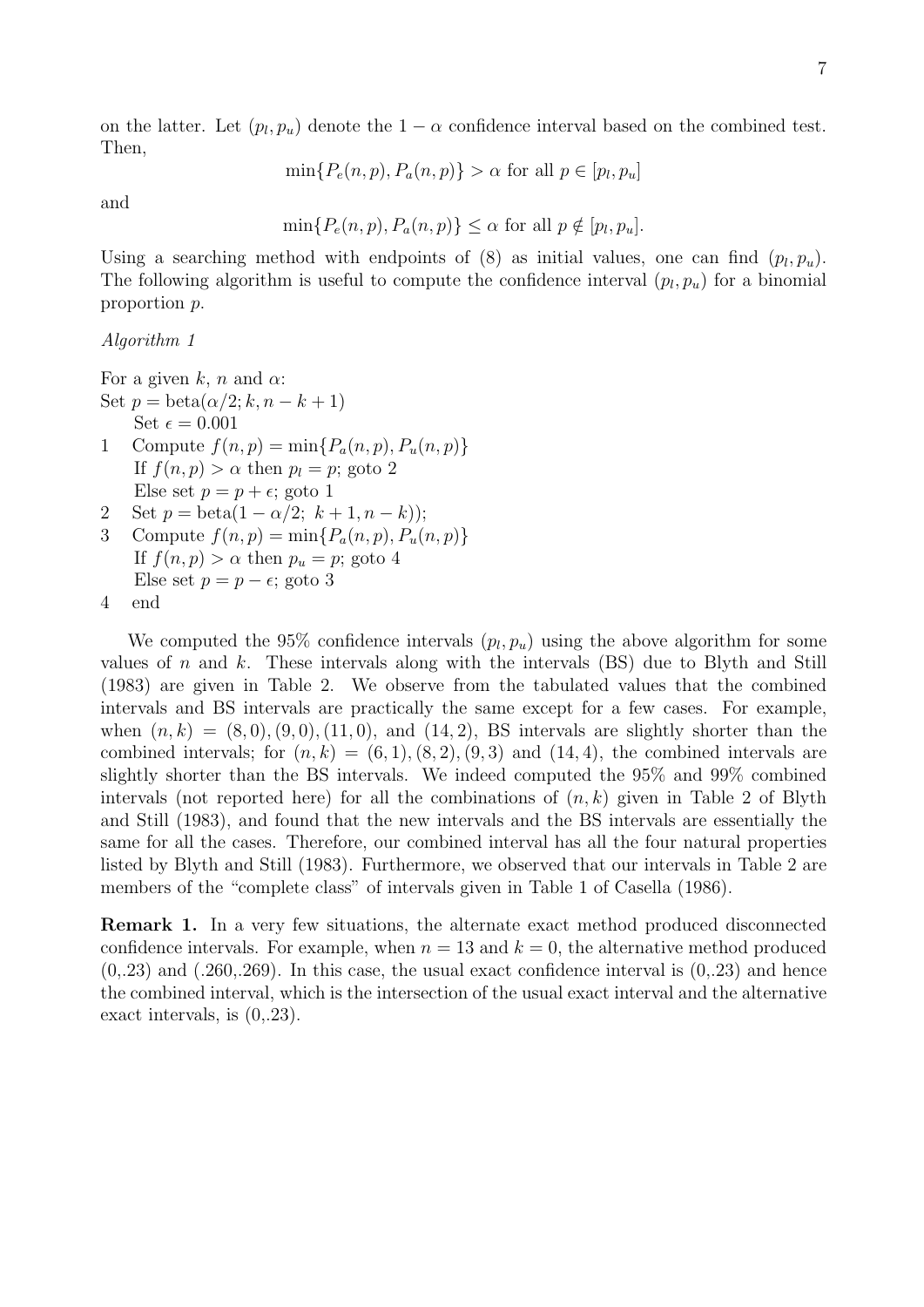### **3.2 Poisson Distribution**

The pmf of a Poisson random variable with mean  $\lambda$  is given by

$$
f(x; \lambda) = \frac{e^{-\lambda} \lambda^x}{x!}, \ \lambda > 0, \ x = 0, 1, 2, \dots
$$

Let  $X_1, ..., X_n$  be a sample from Poisson( $\lambda$ ). Since  $Y = \sum_{i=1}^n X_i \sim \text{Poisson}(n\lambda)$ , testing about  $\lambda$  is equivalent to testing about  $n\lambda$ . Therefore, without loss of generality, we can assume that  $n = 1$ .

### *3.2.1 Hypothesis Tests for a Poisson Mean*

For an observed value *k* of *Y* , the p-value of the usual test for testing

$$
H_0
$$
:  $\lambda = \lambda_0$  vs.  $H_a$ :  $\lambda \neq \lambda_0$ 

is given by

$$
P_e(\lambda_0) = 2 \min\{P(Y \le k | \lambda_0), \ P(Y \ge k | \lambda_0)\}.
$$
\n
$$
(9)
$$

The p-value of the alternative exact test is given by

$$
P_a(\lambda_0) = P(Y \leq [\lambda_0 - |k - \lambda_0|] | p_0) + P(Y \geq [\lambda_0 + |k - \lambda_0|] | p_0).
$$
 (10)

The combined test rejects  $H_0$  whenever the min $\{P_e(\lambda_0), P_a(\lambda_0)\} \leq \alpha$ .

### *3.2.2 Exact Sizes and Powers of the Poisson Tests*

The sizes and powers of the above Poisson tests are computed using (4), and they are plotted in Figures 4 and 5. The plot in Figure 4a shows that the sizes of the the combined test never exceed the nominal level for  $\lambda = 0.5(0.5)60$ . However, the plot of the sizes for  $\lambda = 0.2(0.2)$ 60 in Figure 4b shows that the sizes of the combined test exceed the nominal level at several places but, in general, not more than 0.06. The power plots in Figures 5a and 5b show that the combined test is more powerful than the exact test whereas the alternative exact test is not uniformly better than the exact test.

#### *3.2.3 Confidence Intervals for a Poisson Mean*

For an observed value *k* of *Y* , the classical exact confidence interval for the Poisson mean due to Garwood (1936) is given by

$$
\left(\frac{1}{2}\chi^2_{2k,\alpha/2}, \ \frac{1}{2}\chi^2_{2k+2,1-\alpha/2}\right),\tag{11}
$$

where  $\chi^2_{m,c}$  denotes the *c*th quantile of the chi-squared distribution with df = *m*. This interval should be used with the convention that  $\chi^2_{0,\alpha/2} = 0$ .

The combined interval is given by

$$
\{\lambda : \min\{P_e(\lambda), P_a(\lambda)\} > \alpha\}.
$$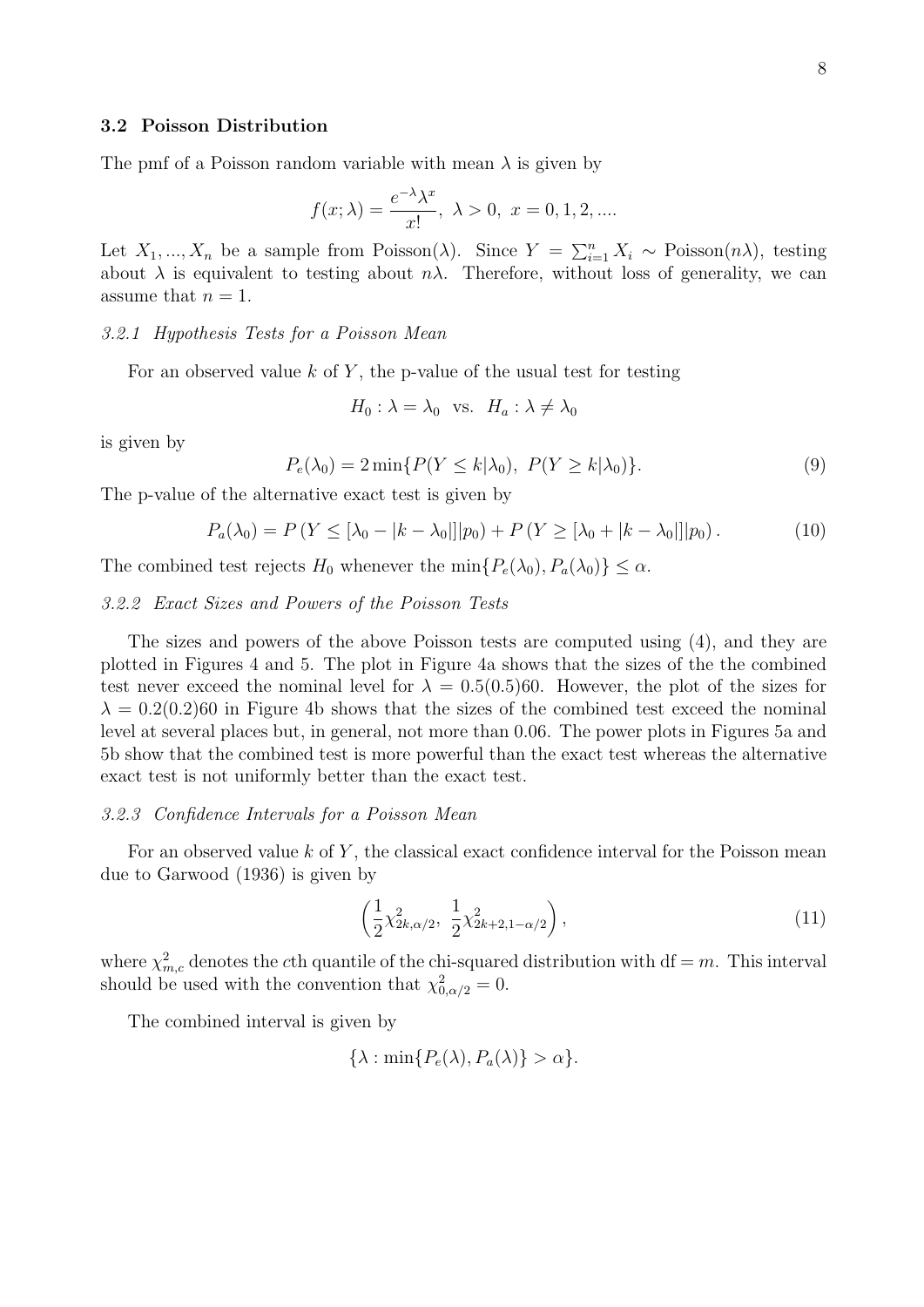We used a searching algorithm similar to Algorithm 1 with endpoints of (11) as initial values to compute 95% confidence intervals. These combined intervals along with the intervals (CR) due to Casella and Robert (1989) are given for  $k = 0, 1, ..., 49$  in Table 3. It should be noted that the Casella and Robert's procedure gives a class of intervals for a given *k*. For example, when  $k = 12$ , the right endpoint is any number in the interval  $20.77 \pm 1.26$ . The left endpoint of the combined interval and the left endpoint of the CR interval are the same or close whenever the latter is unique (e.g., see  $k = 0$  to 7, 20 and 28 in Table 3). Furthermore, in most cases the combined intervals are members of the class of the CR intervals; in other cases they are very close to the CR intervals (e.g., see  $k = 21$ , 26 and 44 in Table 3).

### **4. Hypergeometric and Negative Binomial Distributions**

We shall now illustrate the new method for the hypergeometric and negative binomial distributions.

### **4.1 Hypergeometric Distribution**

Let  $X \sim$  hypergeometric $(N, M, n)$ , where  $N$  is the lot size,  $M$  is the number of defective items in the lot, and *n* is the sample size. The pmf of *X* is given by

$$
f_X(k) = \frac{\binom{n}{k} \binom{N-M}{n-k}}{\binom{N}{n}}, \quad \max\{0, M - N + n\} \le k \le \min\{n, M\}.
$$

Let  $\pi = M/N$  denote the proportion of defective items in the lot.

#### *4.1.1 Hypothesis Tests*

Consider

$$
H_0: \pi = \pi_0 \text{ vs. } H_a: \pi \neq \pi_0,
$$

where  $\pi = M/N$ . Let  $M_0 = [N\pi_0]$ , where [*x*] denotes the largest integer less than or equal *x*. For an observed value *k* of *X*, we have

$$
P_e(M_0) = 2\min\{P(X \le k | N, M_0, n), \ P(X \ge k | N, M_0, n)\}\tag{12}
$$

and

$$
P_a(M_0) = P\left(X \leq [n\pi_0 - |k - n\pi_0|]|N, M_0, n\right) + P\left(X \geq [n\pi_0 + |k - n\pi_0|]|N, M_0, n\right). \tag{13}
$$

The combined test rejects  $H_0$  whenever  $\min\{P_e(M_0), P_a(M_0)\} \leq \alpha$ .

#### *4.1.2 Confidence Interval for π*

The left endpoint of the usual exact interval is the value of *M* for which *P*(*X ≥*  $k|N, M, n$ ) =  $\alpha/2$  and the right endpoint is the value of *M* for which  $P(X \le k|N, M, n)$  =  $\alpha/2$ . The confidence set for *M* based on the combined test is given by

$$
\{M: \min\{P_e(M), P_a(M)\} > \alpha\}.
$$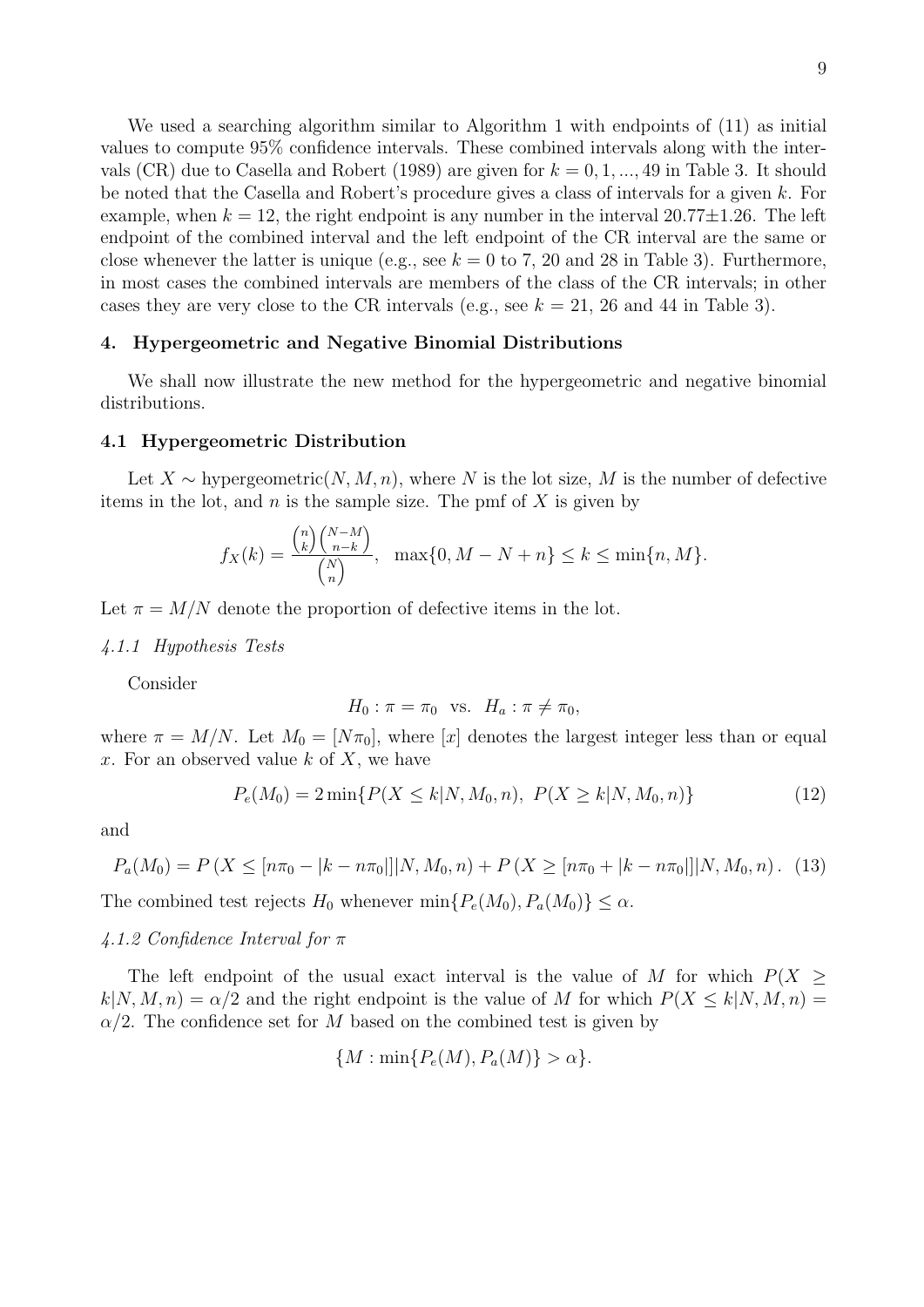This set can be obtained using an algorithm similar to Algorithm 1 with  $\epsilon = 1$ . To get the left endpoint  $M_l$  of the confidence interval for  $M$ , we used backward search from the integer part of the mean  $= kN/n$ . The right endpoint  $M_u$  can be obtained using forward search from the mean. We computed 95% confidence intervals for  $\pi = M/N$  based on the usual exact method and the new method, and presented them in Table 4. The values of (*n, k*) in Table 4 are chosen as in Table 3 for the binomial case so that we can understand the effect of the finite population size in estimating the proportions. We observed from Table 4 that the combined interval is shorter than the usual exact intervals for all the cases. Furthermore, these intervals are shorter than corresponding binomial based intervals which is expected because in the latter case the population is infinite.

### **4.2 Negative Binomial Distribution**

In the binomial case the random variable represents the number of successes in *n* Bernoulli trials whereas in the negative binomial case the random variable represents the number of trials (or the number of failures) required to have a specified number successes. Thus, these two distributions are related, and the results for the negative binomial case can be easily deduced from those of the binomial. The pmf of the negative binomial distribution is given by

$$
f_X(k) = P(X = k) = {k + r - 1 \choose k} p^r (1-p)^k, \quad k = 0, 1, 2, ..., \quad 0 < p < 1,
$$

where *X* represents the number of failures until the *r*th success in a sequence of independent Bernoulli trials.

### *4.2.1 Hypothesis Tests for Negative Binomial p*

For a given number of failures *k* until the *r*th success, the p-value of the usual exact test for testing  $H_0: p = p_0$  vs.  $H_a: p \neq p_0$  is given by

$$
P_u(r, p_0) = 2 \min\{P(X \le k|r, p_0), \ P(X \ge k|r, p_0)\}.
$$
 (14)

Noting that, under  $H_0$ , the mean of *X* is  $\mu_0 = r(1 - p_0)/p_0$ , the p-value of the new test is given by

$$
P_a(r, p_0) = P(X \leq [\mu_0 - |\mu_0 - k|]|r, p_0) + P(X \geq [\mu_0 + |\mu_0 - k|]|r, p_0).
$$
 (15)

The p-value of the new test is given by  $\min\{P_u(r, p_0), P_a(r, p_0)\}.$ 

*4.2.2 Confidence Limits for the Negative Binomial p*

The usual exact limit based on the Clopper-Pearson approach is given by

$$
(\text{beta}(\alpha/2; r, k+1), \text{beta}(1-\alpha/2; r, k)).
$$

The above limits can be obtained by using the relations among the binomial, negative binomial and beta distributions (e.g., Casella and Berger 2002, p. 454). The confidence interval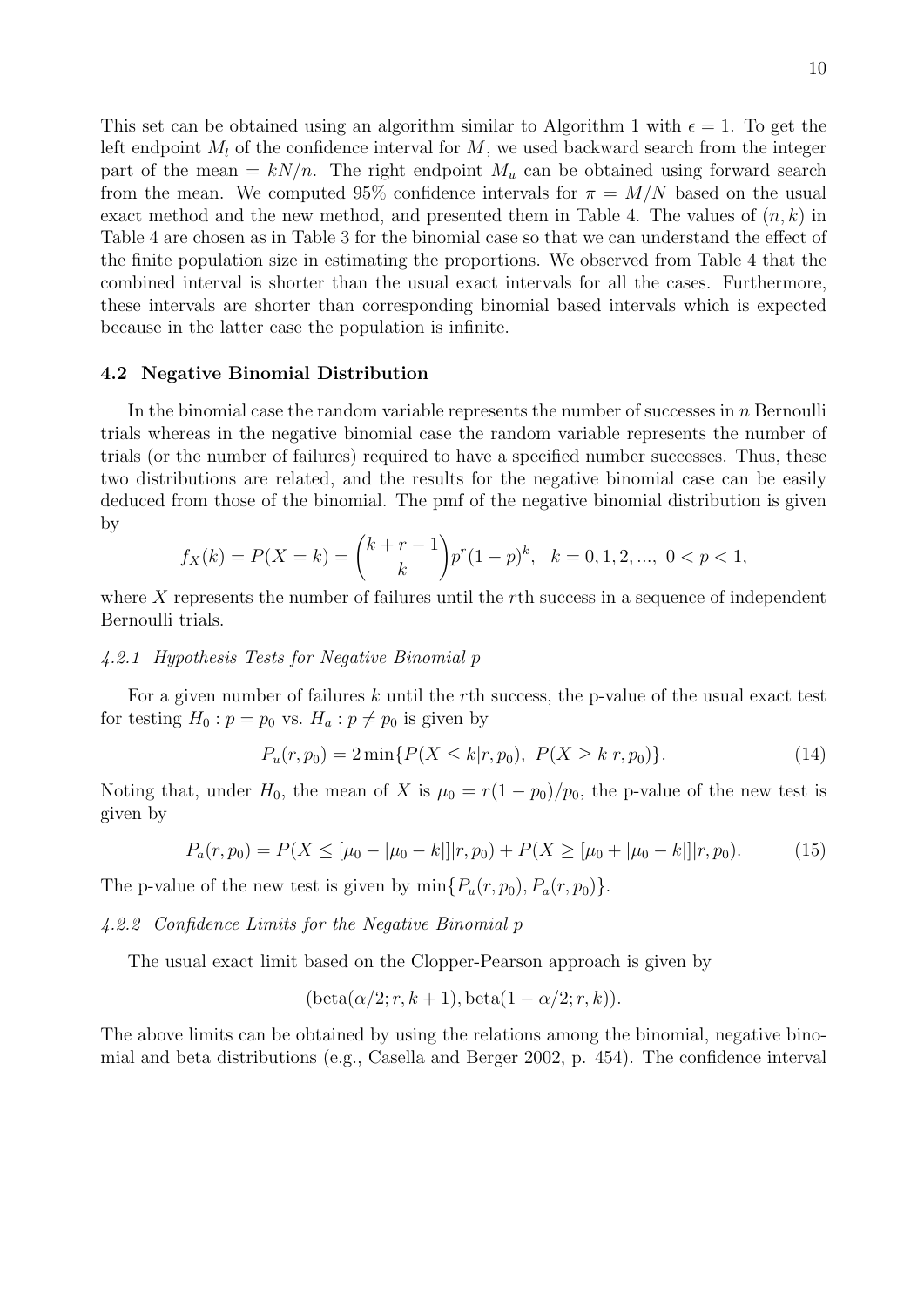based on the new test is given by  $\{p : \min\{P_u(r, p_0), P_a(r, p_0) > \alpha\}$ . This interval can be obtained along the lines given for binomial confidence interval. We computed 95% confidence intervals for some selected values of *r* and *k*, and presented them in Table 5. It is seen from the table that the left endpoints of the usual interval and the new interval are the same, and the right endpoint of the new interval is less than or equal to that of the usual interval for all the cases considered.

### **5. Concluding Remarks**

It should be clear from the preceding sections that the alternative exact test and the usual exact test are the same for testing one-sided hypotheses. For example, in the binomial case, a right-tail test can be used only when  $k > np_0$ , and in this case the p-value of the usual test is  $P(X \ge k) = P(X \ge [np_0 - |k - np_0|])$  which is the p-value of the alternative exact test. Therefore, the alternative test and the usual exact test are the same. This implies that the one-sided limits based on the usual exact method and the combined method are the same. Regarding coverage probabilities of the confidence intervals, we note that the sizes of the new tests for the binomial and Poisson cases never exceeded 0.06, and hence the coverage probabilities for these cases will be at least 0.94 when the confidence level is 0.95. In a recent article, Baker (2000) has noted that the confidence intervals due to Blyth and Still (1983) do not posses nested property; that is, for  $\alpha' > \alpha''$ , a  $1 - \alpha'$  confidence interval may not be a proper subset of a *−α ′′* confidence interval.

As we already pointed out, the proposed tests are simple to use. The p-values of the tests can be computed using available electronic calculators (e.g., TI-83), online calculators (e.g., http://calculators.stat.ucla.edu), and freely available PC calculator *StatCalc* from http://www.ucs.louisiana.edu/*∼*kxk4695. For constructing confidence intervals a computer program is necessary, which can be easily written based on our Algorithm 1 for the binomial case. Similar programs can be written for other distributions as well.

#### **REFERENCES**

- Agresti, A. and Coull, B. A. (1998). Approximate is Better than "Exact" for Interval Estimation of Binomial Proportion. *The American Statistician* **52**, 119–125.
- Blyth, C. R. and Still, H. A. (1983). Binomial Confidence Intervals. *Journal of the American Statistical Association* **78**, 108–116.
- Brown, L. D., Cai, T. and Das Gupta, A. (2001). Interval Estimation for a Binomial Proportion. *Statistical Science* **16**, 101–133.
- Burstein, H. (1975). Finite population correction for binomial confidence limits. *Journal of the American Statistical Association* **70**, 67-69.
- Casella, G. (1986). Refining Poisson Confidence Intervals. *The Canadian Journal of Statistics* **14**, 113–127.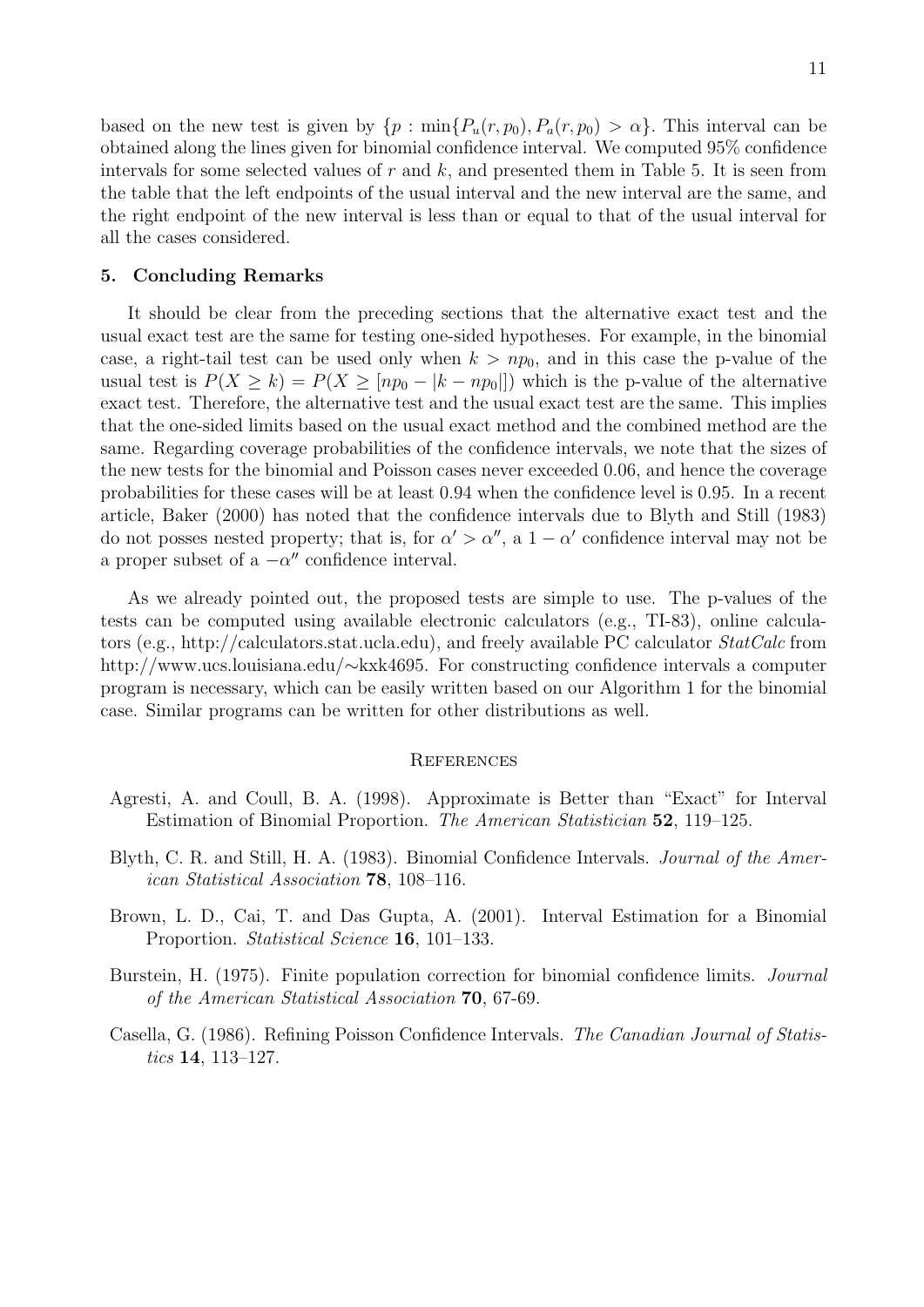Casella, G. and Berger, R. L. (2002). *Statistical Inference*, Pacific Grove, CA: Duxbury.

- Casella, G. and Robert, C. (1989). Refining Poisson Confidence Intervals. *The Canadian Journal of Statistics* **17**, 45–57.
- Clopper, C. J. and Pearson, E. S. (1934). The Use of Confidence or Fiducial Limits Illustrated in the Case of Binomial. *Biometrika* **26**, 404–413.
- Garwood, F. (1936). Fiducial Limits for the Poisson Distribution. *Biometrika* **28**, 437-442.
- Krishnamoorthy, K., Thomson, J. and Cai, Y. (2002). An Exact Method of Testing Equality of Several Binomial Proportions to a Specified Standard. To appear in *Computational Statistics and Data Analysis*.
- Kulkarni, P. M. and Shah, A. K. (1995). Testing the equality of several binomial proportions to a prespecified standard. *Statistics & Probability Letters* **25**, 213-219.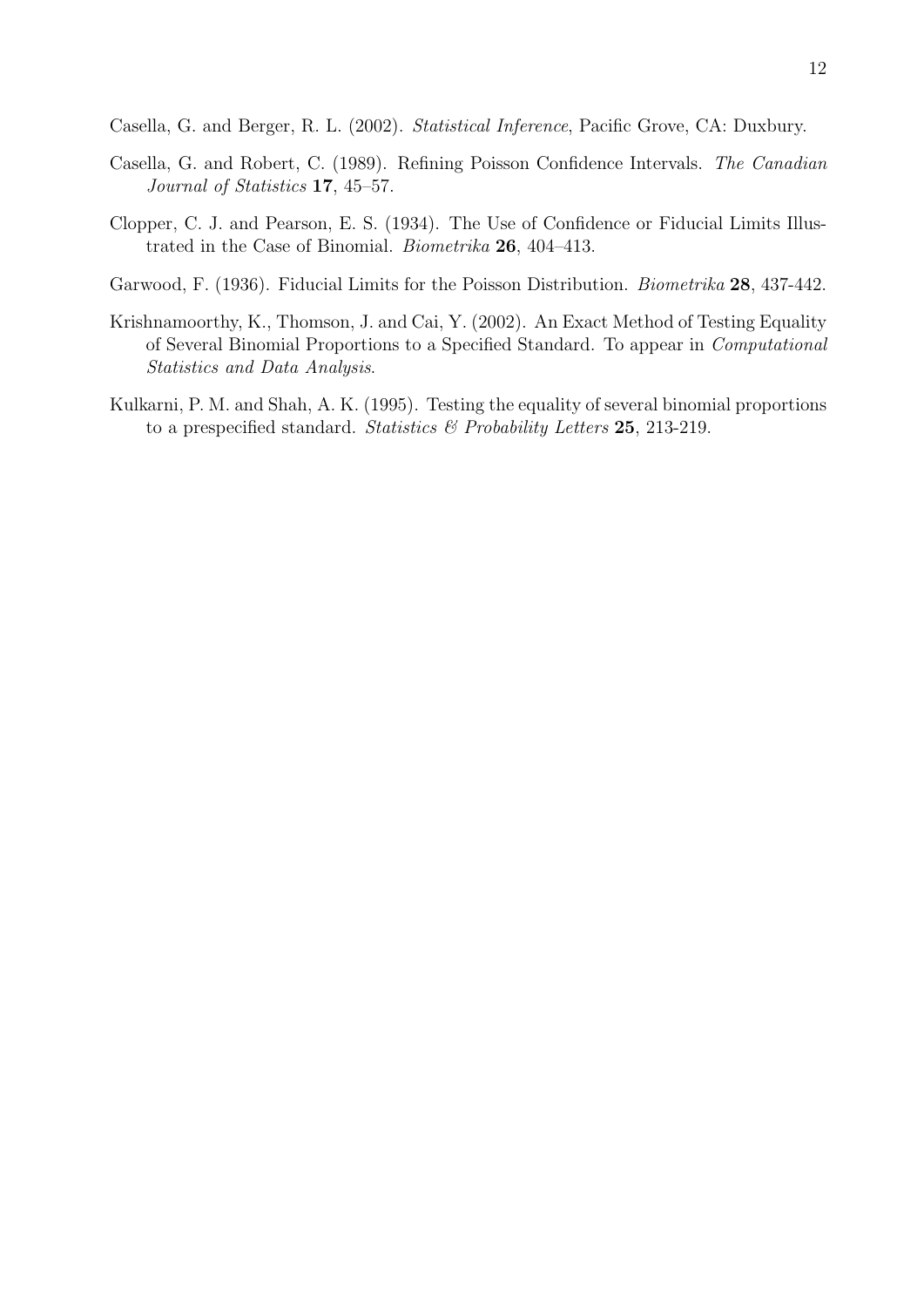

Figure 2: Sizes of the Binomial Tests as a Function of *n*

13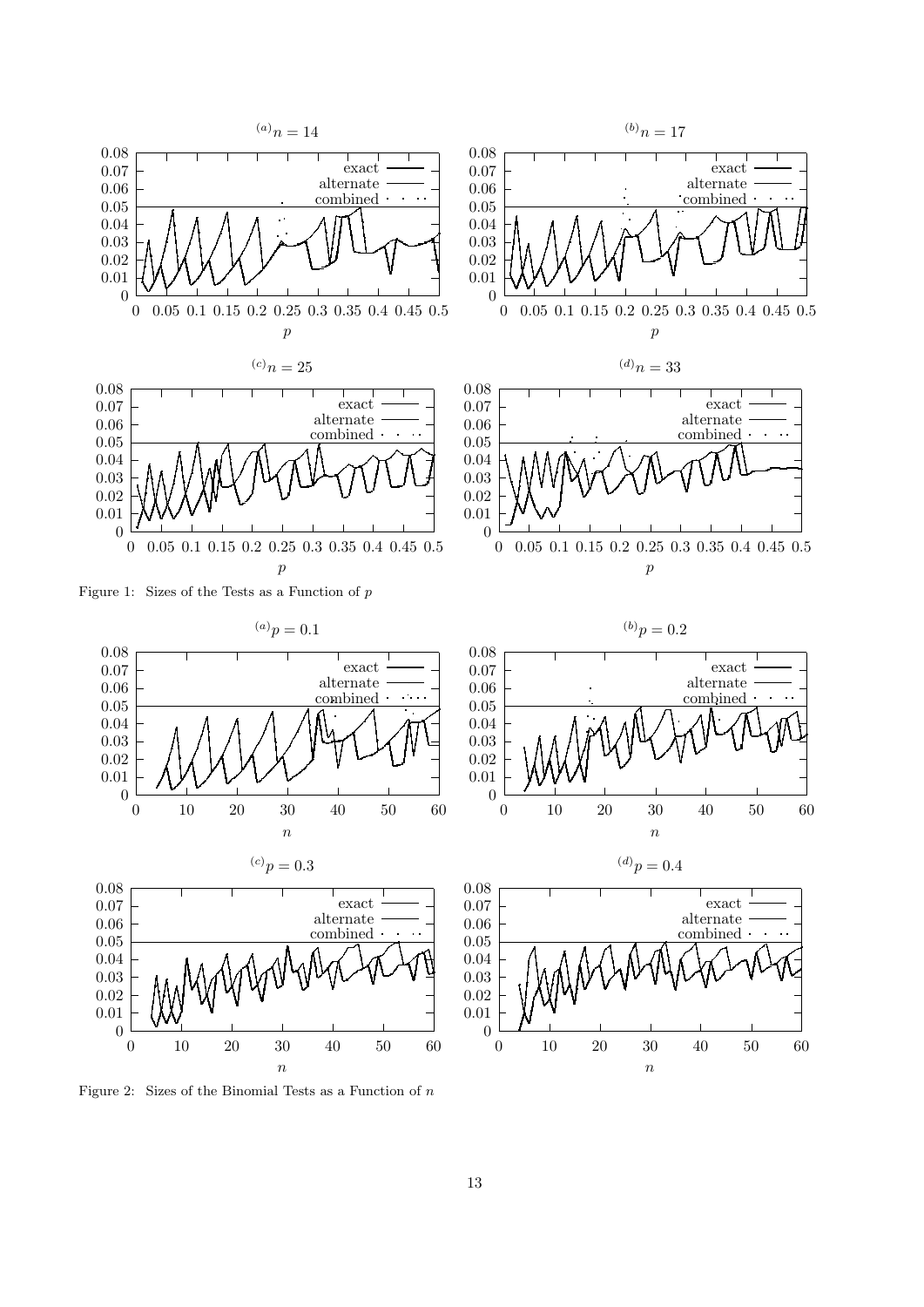

Figure 3: Powers of the Binomial Tests as a Function of *p*



Figure 4a: Sizes of the Poisson Tests at  $\alpha = 0.05$ ;  $\lambda = 0.5(0.5)60$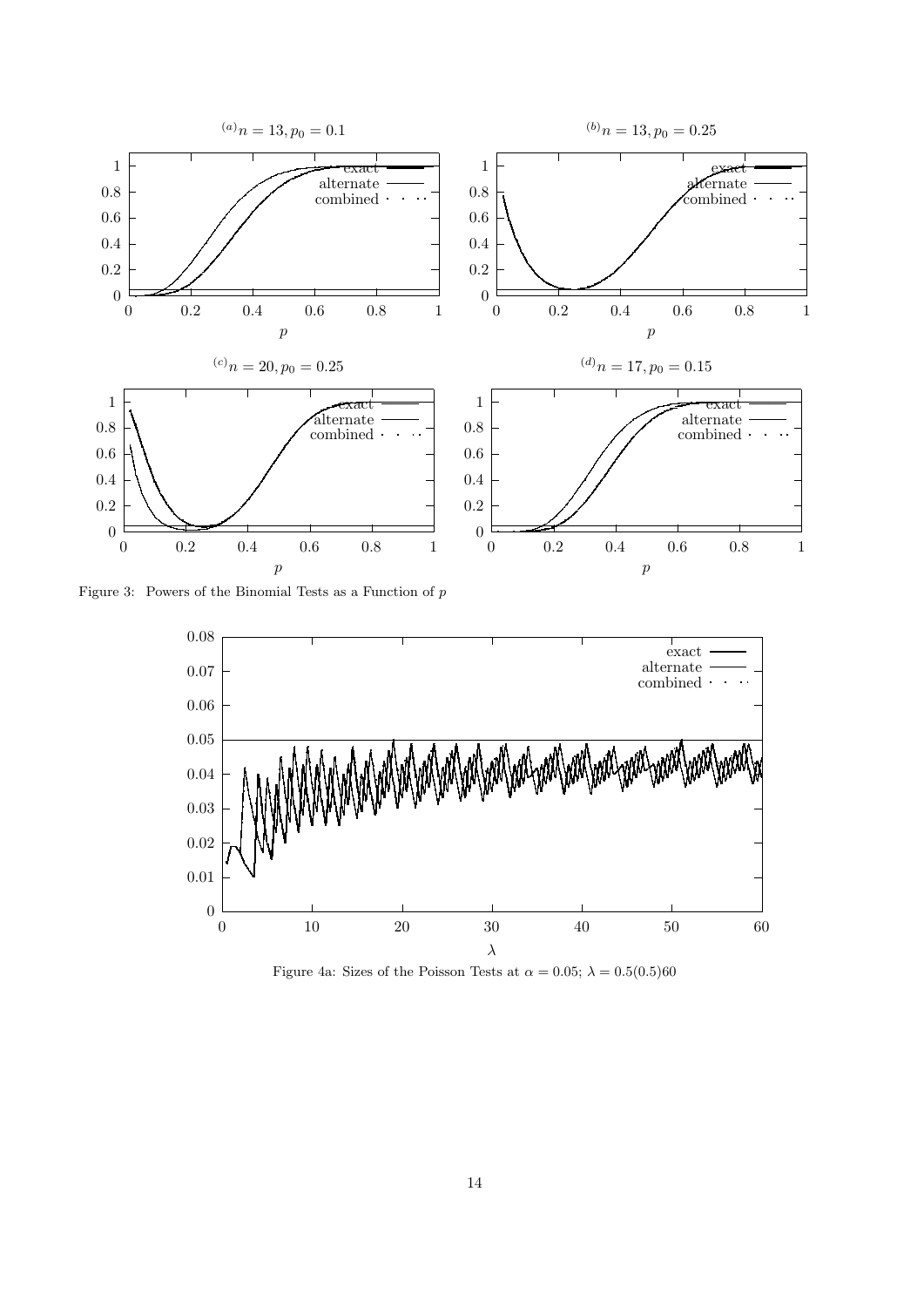

Figure 4b: Sizes of the Poisson Tests at  $\alpha = 0.05$ ;  $\lambda = 0.2(0.2)60$ 



Figure 5: Powers of the Poisson Tests at  $\alpha = 0.05$ ;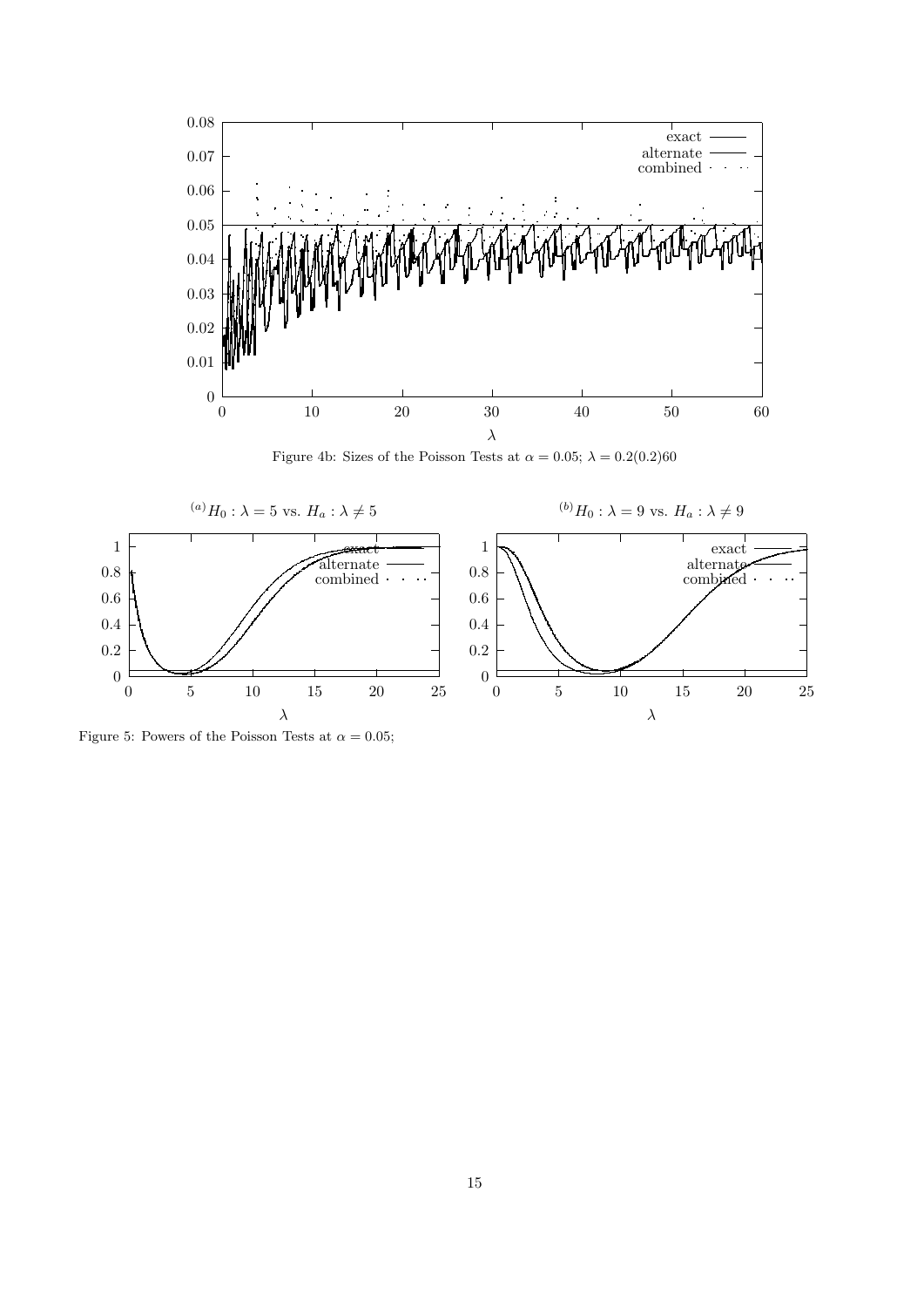| $\boldsymbol{n}$ |                  | $\overline{1}$  |                  |              |                  | $\overline{2}$  |                  |              |                  | $\overline{3}$  |                  |              |                  | $\overline{4}$  |                  |         |
|------------------|------------------|-----------------|------------------|--------------|------------------|-----------------|------------------|--------------|------------------|-----------------|------------------|--------------|------------------|-----------------|------------------|---------|
| $\overline{k}$   | $\overline{(1)}$ |                 | $\overline{(2)}$ |              | $\overline{(1)}$ |                 | $\overline{(2)}$ |              | $\overline{(1)}$ |                 | $\overline{(2)}$ |              | $\overline{(1)}$ |                 | $\overline{(2)}$ |         |
| $\boldsymbol{0}$ | .00              | .95             | .00              | .95          | .00              | .78             | .00              | .78          | .00              | .63             | .00              | .63          | .00              | .53             | .00              | $.53\,$ |
| $\mathbf 1$      | .05              | $\mathbf{1}$    | .05              | $1\,$        | .03              | .97             | $.03\,$          | .97          | .02              | .86             | $.02\,$          | .86          | .01              | .75             | .01              | .75     |
| $\overline{2}$   |                  |                 |                  |              | .22              | $\mathbf{1}$    | .22              | $\mathbf{1}$ | .14              | .98             | .14              | .98          | .10              | .90             | .10              | .90     |
| 3                |                  |                 |                  |              |                  |                 |                  |              | .37              | $\,1$           | .37              | $\mathbf{1}$ | .25              | .99             | .25              | $.99\,$ |
| $\boldsymbol{n}$ |                  | $\overline{5}$  |                  |              |                  | $\overline{6}$  |                  |              |                  | $\overline{7}$  |                  |              |                  | $\overline{8}$  |                  |         |
| $\overline{k}$   | (1)              |                 | $\overline{(2)}$ |              | $\overline{(1)}$ |                 | $\overline{(2)}$ |              | $\overline{(1)}$ |                 | $\overline{(2)}$ |              | $\overline{(1)}$ |                 | $\overline{(2)}$ |         |
| $\boldsymbol{0}$ | .00              | .50             | .00              | .50          | .00              | .41             | .00              | .42          | .00              | .38             | .00              | .38          | .00              | .36             | .00              | .37     |
| $\,1$            | .01              | .66             | .01              | .66          | .01              | $.59\,$         | .01              | .58          | .01              | .55             | .01              | .55          | .01              | .50             | .01              | $.50\,$ |
| $\overline{2}$   | .08              | .81             | $.08\,$          | .81          | .06              | $.73\,$         | .06              | .73          | .05              | .66             | $.05\,$          | .66          | .05              | .64             | $.05\,$          | $.63\,$ |
| 3                | .19              | .92             | $.19\,$          | .92          | .15              | .85             | .15              | .85          | .13              | .77             | .13              | .77          | .11              | .71             | .11              | .71     |
| $\overline{4}$   | .34              | .99             | .34              | .99          | .27              | $.94\,$         | .27              | $.94\,$      | .23              | .87             | .23              | .87          | .19              | .81             | $.19\,$          | .81     |
| $\overline{5}$   | .50              | 1               | .50              | $\mathbf{1}$ | .42              | .99             | .42              | .99          | .34              | .95             | .34              | .95          | .29              | .89             | .29              | .89     |
| $\, n$           |                  | $\overline{9}$  |                  |              |                  | $\overline{10}$ |                  |              |                  | $\overline{11}$ |                  |              |                  | $\overline{12}$ |                  |         |
| $\overline{k}$   | $\overline{(1)}$ |                 | $\overline{(2)}$ |              | $\overline{(1)}$ |                 | $\overline{(2)}$ |              | $\overline{(1)}$ |                 | $\overline{(2)}$ |              | $\overline{(1)}$ |                 | $\overline{(2)}$ |         |
| $\boldsymbol{0}$ | .00              | .32             | .00              | $.33\,$      | .00              | .29             | .00              | $.30\,$      | .00              | .26             | .00.             | .27          | .00              | .24             | .00.             | .25     |
| $\,1\,$          | .01              | .44             | .01              | .44          | .01              | .44             | .01              | .44          | .01              | .40             | $.01\,$          | .41          | .01              | .37             | .01              | .37     |
| $\overline{2}$   | .04              | .56             | .04              | .56          | .04              | .56             | .04              | .55          | $.03\,$          | .50             | .03              | .50          | .03              | .46             | $.03\,$          | $.46\,$ |
| 3                | .10              | .68             | .10              | .67          | .09              | .62             | .09              | .62          | .08              | .60             | .08              | .59          | .07              | $.54\,$         | $.07\,$          | $.54\,$ |
| $\overline{4}$   | .17              | .75             | .17              | .75          | .15              | .70             | .15              | .70          | .14              | .67             | .14              | .67          | .12              | .63             | $.12\,$          | $.63\,$ |
| $\overline{5}$   | .25              | .83             | .25              | .83          | .22              | .78             | .22              | .78          | .20              | .74             | .20              | .73          | .18              | .71             | .18              | .71     |
| $6\phantom{.}6$  | .32              | .90             | .33              | .90          | .29              | .85             | .30              | .85          | .26              | .80             | .27              | .80          | .24              | .76             | .25              | .75     |
| $\boldsymbol{n}$ |                  | $\overline{13}$ |                  |              |                  | $\overline{14}$ |                  |              |                  | $\overline{15}$ |                  |              |                  | $\overline{16}$ |                  |         |
| $\overline{k}$   | (1)              |                 | (2)              |              | $\overline{(1)}$ |                 | $\overline{(2)}$ |              | $\overline{(1)}$ |                 | $\overline{(2)}$ |              | $\overline{(1)}$ |                 | $\overline{(2)}$ |         |
| $\boldsymbol{0}$ | .00              | .23             | .00              | .23          | .00              | .23             | .00              | .23          | .00              | .22             | .00              | .22          | .00              | .20             | .00              | .21     |
| $\,1\,$          | .00              | .34             | .00              | $.35\,$      | .00              | .32             | .00              | .32          | .00              | .30             | .00              | .30          | .00              | $.30\,$         | .00.             | $.30\,$ |
| $\overline{2}$   | .03              | .43             | $.03\,$          | $.43\,$      | .03              | $.42\,$         | $.03\,$          | $.43\,$      | .02              | .39             | $.03\,$          | .40          | .02              | .37             | $.02\,$          | $.37\,$ |
| 3                | .07              | .52             | $.07\,$          | .52          | .06              | $.50\,$         | .06              | .50          | .06              | .47             | .06              | .47          | .05              | .44             | .05              | .44     |
| $\sqrt{4}$       | .11              | .59             | .11              | $.59\,$      | .10              | .58             | .10              | .57          | .10              | $.53\,$         | $.10\,$          | .53          | .09              | $.50\,$         | $.09\,$          | $.50\,$ |
| $\overline{5}$   | .17              | .66             | .17              | .65          | .15              | .63             | .15              | .63          | .14              | .61             | .14              | .60          | .13              | .56             | $.13\,$          | $.56\,$ |
| $\overline{6}$   | .22              | .74             | .22              | .73          | .21              | .68             | .21              | .68          | .19              | .67             | $.19\,$          | .67          | .18              | .63             | .18              | $.63\,$ |
| 7                | .26              | .78             | .27              | .78          | $.24\,$          | .76             | .25              | .75          | .22              | .71             | .23              | .71          | .20              | .70             | $.22\,$          | $.69\,$ |
| 8                | .34              | .83             | .35              | .83          | .32              | .79             | .32              | .79          | .29              | .78             | .29              | .77          | .27              | .73             | .27              | .73     |

**Table 2**: 95% confidence intervals for a binomial proportion (1) Blyth and Still's (1983) intervals; (2) the combined intervals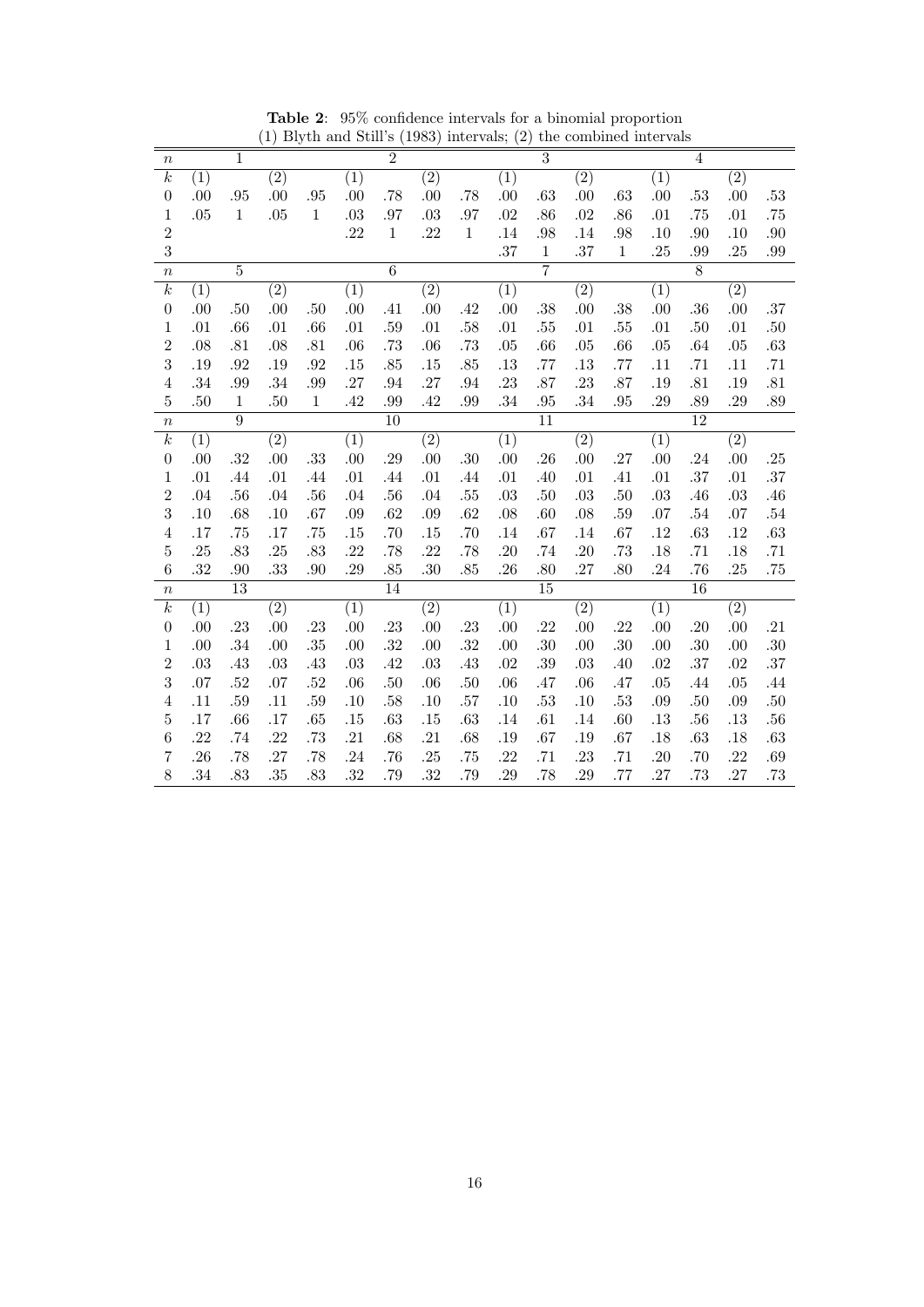|                  |                   |                  |                   |       |                  | $\sqrt{2}$       |                  |                   |       |
|------------------|-------------------|------------------|-------------------|-------|------------------|------------------|------------------|-------------------|-------|
| $\boldsymbol{k}$ | $\left( 1\right)$ |                  | $\left( 2\right)$ |       | $\boldsymbol{k}$ | (1)              |                  | $\left( 2\right)$ |       |
| $\boldsymbol{0}$ | 0.00              | $3.54 \pm 0.25$  | $\Omega$          | 3.69  | 25               | 16.77            | $36.59 \pm 0.55$ | 16.77             | 36.90 |
| 1                | 0.05              | $5.49\pm0.16$    | 0.05              | 5.57  | 26               | $16.98 \pm 0.21$ | $37.97\pm0.29$   | 17.50             | 38.10 |
| $\overline{2}$   | 0.36              | $7.04 \pm 0.35$  | 0.36              | 7.22  | 27               | $18.10 \pm 0.47$ | $39.03 \pm 0.86$ | 18.50             | 39.28 |
| $\boldsymbol{3}$ | 0.82              | $8.56 \pm 0.45$  | $0.82\,$          | 8.77  | 28               | 19.05            | $40.25 \pm 1.23$ | 19.05             | 40.47 |
| 4                | 1.37              | $10.04 \pm 0.45$ | $1.37\,$          | 10.24 | 29               | $19.51 \pm 0.46$ | $41.48 \pm 1.15$ | 20.00             | 41.65 |
| 5                | 1.97              | $11.51 \pm 0.34$ | 1.97              | 11.67 | 30               | $20.77 \pm 1.26$ | $42.54 \pm 0.79$ | 20.97             | 42.83 |
| 6                | 2.61              | $12.98 \pm 0.16$ | 2.61              | 13.06 | 31               | $21.35 \pm 1.17$ | $43.95 \pm 0.02$ | 21.50             | 44.00 |
| 7                | 3.28              | $14.26 \pm 1.28$ | 3.29              | 14.42 | 32               | $22.02 \pm 0.80$ | $44.99 \pm 1.13$ | 22.50             | 45.17 |
| $8\,$            | $3.54 \pm 0.25$   | $15.54 \pm 0.66$ | 3.98              | 15.76 | 33               | 23.43            | $46.05 \pm 0.77$ | 23.43             | 46.34 |
| 9                | 4.46              | $16.98 \pm 0.21$ | 4.50              | 17.08 | 34               | $23.45 \pm 0.02$ | $47.46 \pm 0.05$ | 24.00             | 47.50 |
| 10               | 5.32              | $18.10 \pm 0.47$ | 5.32              | 18.39 | 35               | $24.52\pm0.81$   | $48.49 \pm 1.15$ | 25.00             | 48.68 |
| 11               | $5.49 \pm 0.16$   | $19.51 \pm 0.46$ | 6.00              | 19.68 | 36               | 25.94            | $49.54 \pm 0.80$ | 25.95             | 49.84 |
| 12               | 6.69              | $20.77 \pm 1.26$ | 6.69              | 20.96 | 37               | $25.95 \pm 0.01$ | $50.95 \pm 0.01$ | 26.50             | 51.00 |
| $13\,$           | $7.04 \pm 0.35$   | $22.02 \pm 0.80$ | 7.50              | 22.23 | $38\,$           | $27.01 \pm 0.88$ | $51.97 \pm 1.22$ | 27.50             | 52.16 |
| 14               | 8.11              | $23.45 \pm 0.02$ | $8.10\,$          | 23.49 | 39               | $28.14 \pm 0.39$ | $53.03 \pm 0.88$ | 28.50             | 53.31 |
| 15               | $8.56 \pm 0.45$   | $24.52 \pm 0.81$ | 9.00              | 24.74 | 40               | 28.97            | $54.12 \pm 0.42$ | 29.00             | 54.47 |
| 16               | 9.59              | $25.95 \pm 0.01$ | 9.60              | 25.98 | 41               | $29.49 \pm 0.52$ | $55.46 \pm 0.46$ | 30.00             | 55.62 |
| 17               | $10.04 \pm 0.45$  | $27.01 \pm 0.88$ | 10.50             | 27.22 | 42               | $30.57 \pm 0.56$ | $56.49 \pm 1.00$ | 31.00             | 56.77 |
| 18               | 11.18             | $28.14 \pm 0.39$ | 11.18             | 28.45 | 43               | 31.68            | $57.59 \pm 0.58$ | 31.68             | 57.92 |
| 19               | $11.51 \pm 0.34$  | $29.49 \pm 0.52$ | 12.00             | 29.67 | 44               | $31.97 \pm 0.30$ | $58.96 \pm 0.23$ | 32.50             | 59.07 |
| $20\,$           | 12.82             | $30.57 \pm 0.56$ | 12.82             | 30.89 | 45               | $33.04 \pm 0.76$ | $59.99 \pm 1.16$ | 33.50             | 60.21 |
| 21               | $12.98 \pm 0.16$  | $31.97 \pm 0.30$ | 13.50             | 32.10 | 46               | 34.41            | $61.04 \pm 0.79$ | 34.41             | 61.36 |
| 22               | $14.26 \pm 1.28$  | $33.04 \pm 0.76$ | 14.50             | 33.31 | 47               | $34.45 \pm 0.05$ | $62.25 \pm 1.21$ | 35.00             | 62.50 |
| $23\,$           | $14.92 \pm 1.07$  | $34.45 \pm 0.05$ | 15.00             | 34.50 | 48               | $35.51 \pm 0.98$ | $63.47 \pm 1.32$ | 36.00             | 63.64 |
| 24               | $15.54 \pm 0.66$  | $35.51 \pm 0.98$ | 16.00             | 35.71 | 49               | $36.59 \pm 0.55$ | $64.51 \pm 1.02$ | 37.00             | 64.78 |

**Table 3.** 95% confidence intervals for a Poisson mean (1) Casella and Robert (1989) intervals; (2) the combined intervals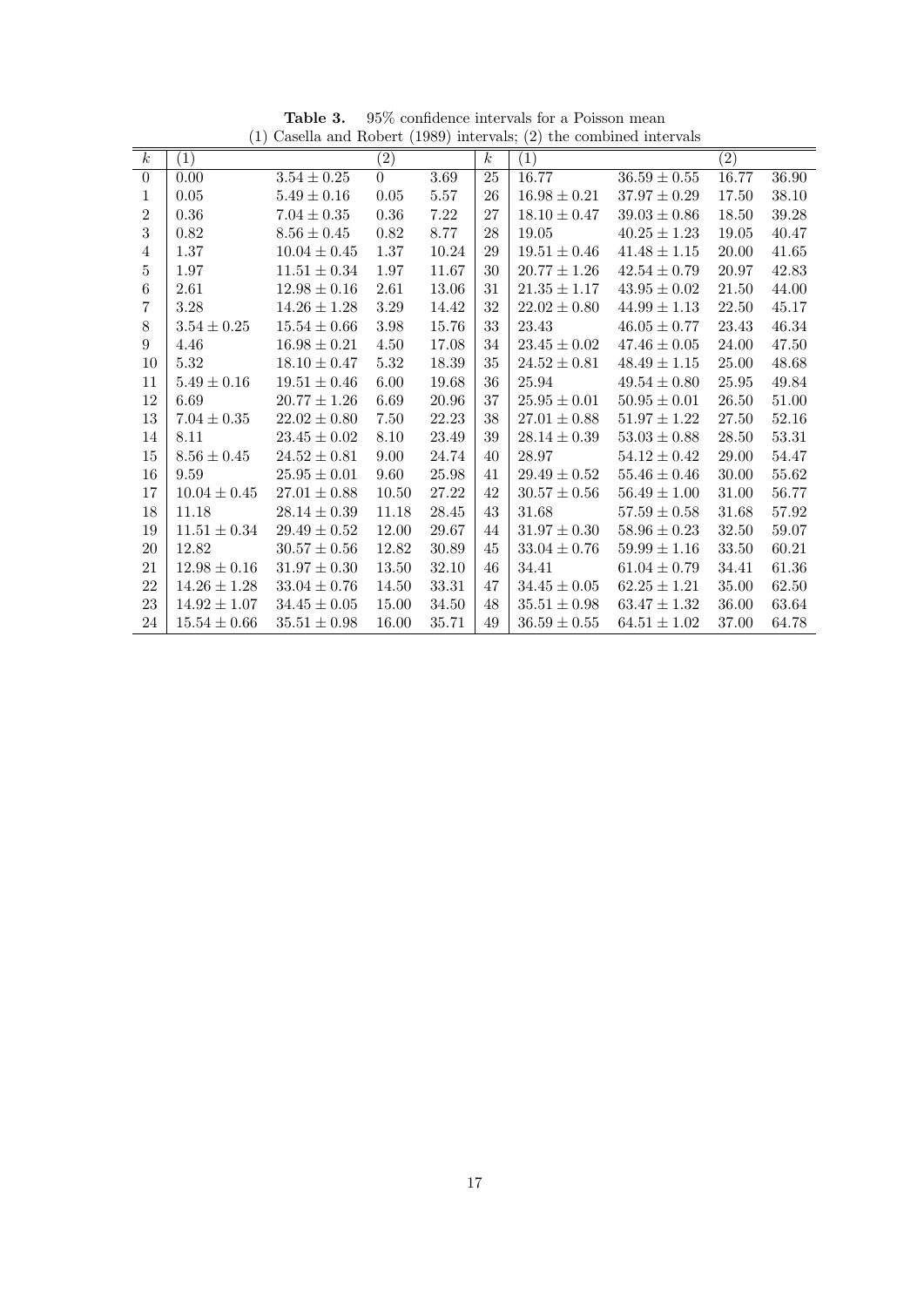*n* 1 2 3 4 *k* (1) (2) (1) (2) (1) (2) (1) (2) 0 0 .973 0 .947 0 .833 0 .773 0 .700 0 .627 0 .593 0 .520 1 .027 1 .053 1 .013 .987 .027 .973 .013 .900 .020 .860 .007 .800 .013 .747 2 .167 1 .227 1 .100 .987 .140 .980 .073 .927 .107 .893 3 .300 1 .373 1 .200 .993 .253 .987 4 .407 1 .480 1 *n* 5 6 7 8 *k* (1) (2) (1) (2) (1) (2) (1) (2) 0 0 .513 0 .500 0 .447 0 .413 0 .400 0 .353 0 .360 0 .360 1 .007 .707 .013 .647 .007 .633 .013 .580 .007 .567 .013 .533 .007 .513 .007 .500 2 .060 .847 .080 .800 .047 .767 .067 .720 .040 .700 .060 .647 .040 .640 .053 .620 3 .153 .940 .200 .920 .127 .873 .160 .840 .107 .807 .133 .767 .093 .747 .120 .700 4 .293 .993 .353 .987 .233 .953 .280 .933 .193 .893 .233 .867 .167 .833 .200 .800 *n* 9 10 11 12 *k* (1) (2) (1) (2) (1) (2) (1) (2) 0 0 .327 0 .327 0 .293 0 .293 0 .273 0 .267 0 .253 0 .247 1 .007 .467 .007 .440 .007 .433 .007 .400 .007 .400 .007 .400 .007 .373 .007 .373 2 .033 .587 .047 .553 .033 .540 .040 .513 .027 .507 .040 .500 .027 .467 .033 .453 3 .080 .687 .107 .667 .073 .640 .093 .600 .067 .593 .087 .587 .060 .560 .080 .540 4 .147 .780 .180 .740 .133 .727 .160 .700 .120 .680 .147 .647 .107 .640 .133 .620 5 .220 .853 .260 .820 .200 .800 .233 .767 .180 .753 .207 .727 .160 .707 .193 .687 6 .313 .920 .333 .893 .273 .867 .300 .840 .247 .820 .273 .793 .227 .773 .253 .747 *n* 13 14 15 16 *k* (1) (2) (1) (2) (1) (2) (1) (2) 0 0 .233 0 .227 0 .220 0 .213 0 .207 0 .200 0 .193 0 .187 1 .007 .347 .007 .340 .007 .327 .007 .320 .007 .307 .007 .300 .007 .287 .007 .280 2 .027 .440 .033 .420 .027 .413 .033 .387 .020 .387 .033 .373 .020 .367 .027 .367 3 .060 .520 .073 .500 .053 .493 .067 .473 .053 .467 .067 .467 .047 .440 .060 .433 4 .100 .600 .120 .573 .093 .567 .113 .540 .087 .533 .107 .533 .080 .507 .100 .500 5 .153 .667 .173 .653 .140 .633 .160 .607 .127 .600 .153 .587 .120 .573 .140 .560 6 .207 .733 .233 .713 .187 .700 .220 .673 .173 .660 .200 .640 .167 .627 .187 .620 7 .267 .793 .287 .767 .247 .753 .260 .740 .227 .720 .240 .700 .213 .687 .227 .667 8 .333 .847 .347 .827 .300 .813 .327 .780 .280 .773 .300 .760 .260 .740 .287 .713

**Table 4.** 95% confidence intervals for a hypergeometric  $\pi = M/N$ ; N=150 (1) the usual exact intervals; (2) the combined intervals